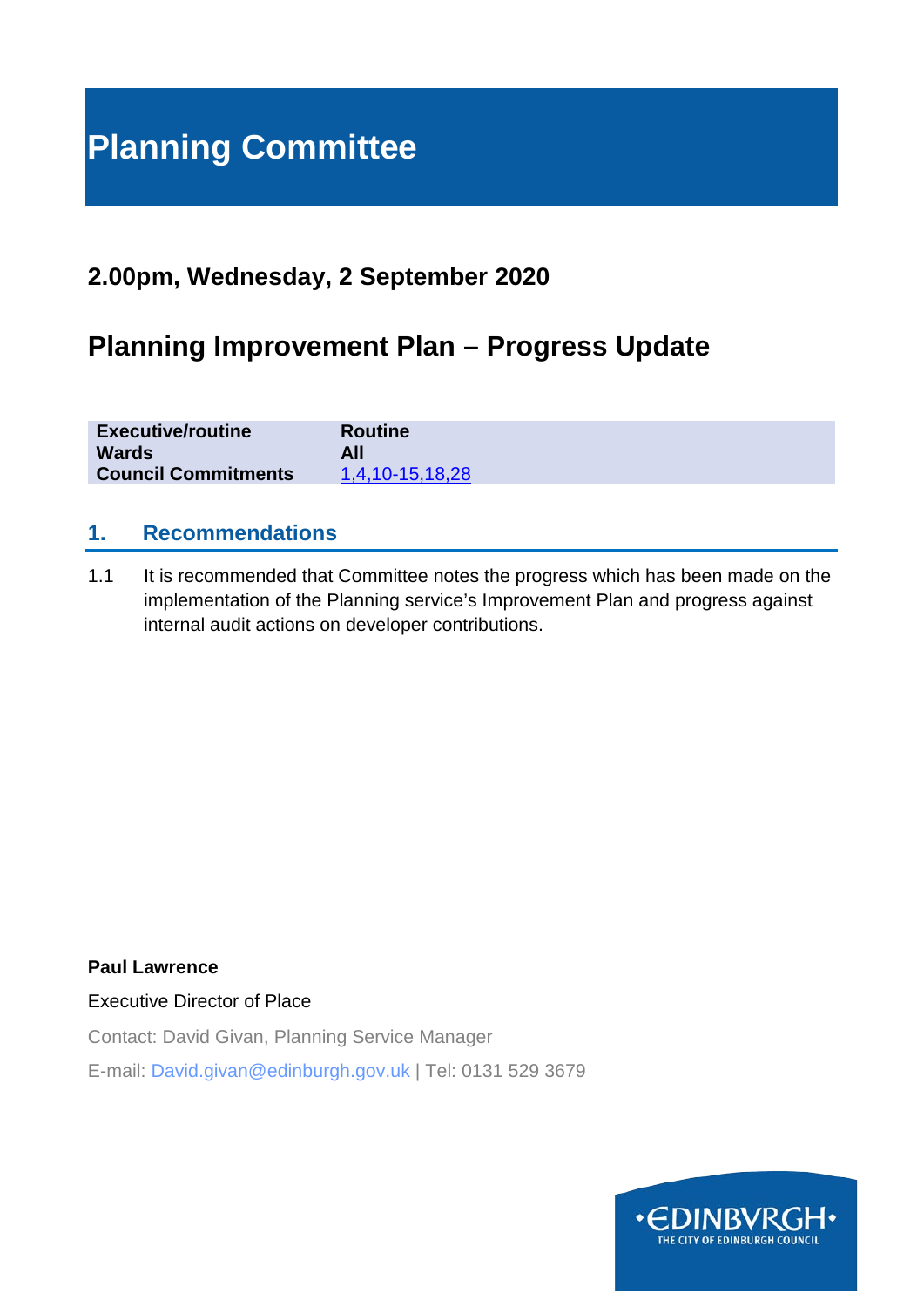**Report**

# **Planning Improvement Plan – Progress Update**

# **2. Executive Summary**

2.1 The purpose of this report is to provide an update on progress made on the Council's Planning Improvement Plan (PIP) 2018/21 and on the recommendations of an internal audit on developer contributions. The report also identifies how the service's programme of change and improvement has been accommodating and learning from the Covid-19 period.

# **3. Background**

- 3.1 The PIP 2018/21 was approved by Planning Committee in [December 2018.](http://www.edinburgh.gov.uk/download/meetings/id/59498/item_81_-_planning_and_building_standards_improvement_plan) Its sets out a series of key actions in relation to Leadership and Management, Customer, Continuous Improvement and Performance. In approving the Planning Improvement Plan, Committee requested that progress updates be provided at six monthly intervals.
- 3.2 The most recent update was in [February 2020](https://democracy.edinburgh.gov.uk/documents/s14464/5.1%20Business%20Bulletin.pdf) with a Business Bulletin item providing time performance figures for Quarter 3 and the Scottish Government's feedback on the Council's Planning Performance Framework for 2018/19. This noted that the Scottish Government primarily measures time performance in terms of average weeks for different application types, and that it was intended to align with these national indicators for 20/21.
- 3.3 Further updates were disrupted by the suspension of committee meetings due to Covid-19 restrictions. However, the operations of the service adapted to delivery from a home working environment and some were resumed after short suspensions during the Covid-19 lockdown.

#### **4. Main report**

4.1 Progress continues to be made on the implementation of the PIP 2018/21. A sixmonth update is provided in Appendix 1. This explains progress made over the last six months and some of the improvements planned for the next phase of the programme. It also includes, as an annex, the time performance figures for Quarter 4 and overall figures for the 2019/20 year. These use the old % target indicators,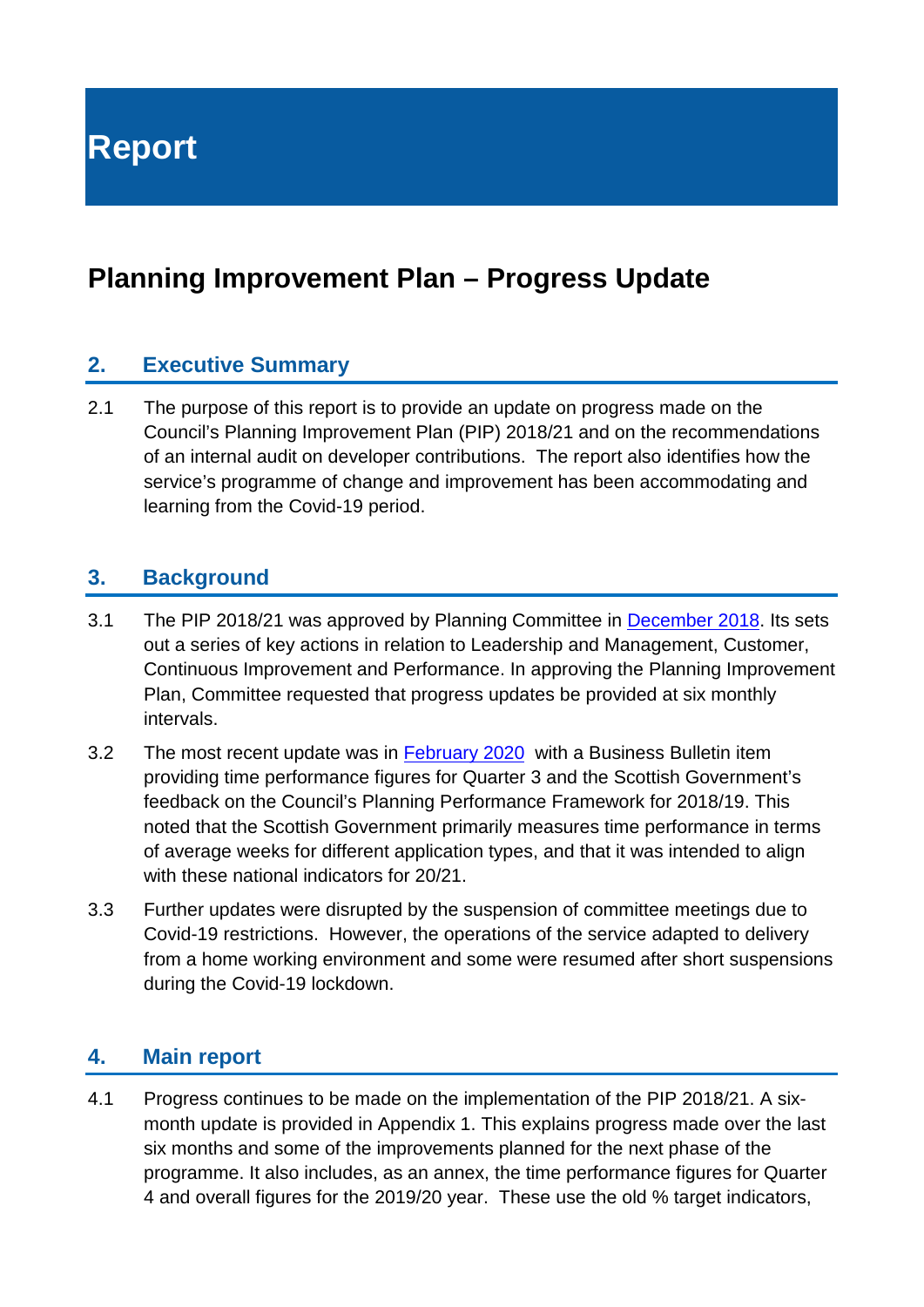which have since been replaced by nationally-aligned average weeks indicators for 2020/21.

- 4.2 Section three of the update report explains in more detail the progress made in terms of time performance and addressing legacy cases. It indicates that the actions implemented over the last 12 months have had a positive impact on time performance figures generally. In particular, householder applications and local ('non-householder') applications are being determined more quickly more often.
- 4.3 Time performance for major applications is better for 2019/20 as whole, when compared to the previous year, but was particularly poor in Quarter 4, in terms of the target. Six of the ten major cases determined in Quarter 4 had processing agreements or agreed extensions of time, but of these only one met its agreed target date for committee decision.
- 4.4 This indicates that the use of these tools needs to be reviewed for effectiveness. It is considered that the shift to nationally-aligned indicators for decision making times will help drive improvement in time performance. As previously reported, progress on legal agreements and legacy cases has been made, but more still needs to be done in 2020/21.
- 4.5 Appendix 2 sets out progress against the actions recommended in an internal audit relating to developer contributions. These recommendations were set out in a report referred from the Governance, Risk and Best Value Committee to Planning Committee in [May 2019.](https://democracy.edinburgh.gov.uk/Data/Planning%20Committee/20190515/Agenda/$item_91_-_internal_audit_quarterly_update_report_26_november_2018_to_29_march_2019_-_referral_from_the_governance_risk_and_be.xls.pdf) An update was provided in January 2020. Work on these has been impacted by the Covid-19 period, and audit deadlines have been extended by four months accordingly. It has still been possible to progress all actions, as summarised in Appendix 2.
- 4.6 The progress described in Appendix 1 has in some cases been achieved despite the major upheaval caused by Covid-19. However, the PIP programme provided a good foundation for service adaptation during the emergency period and some processes of change were accelerated, such as introduction of electronic sign-off of application reports.
- 4.7 The need to rapidly adapt and find new ways of working has also demonstrated the service's capacity for change and innovation. Staff are now using a continually evolving operating plan to introduce and co-ordinate changes to the service's activities, as part of the overall programme of improvement. This is helping the service to respond to the wider [Adaptation and Renewal Programme](https://democracy.edinburgh.gov.uk/documents/s24153/6.1%20-%20Adaptation%20and%20Renewal%20Programme%20V2.pdf) reported to the Policy and Sustainability Committee in May 2020.

# **5. Next Steps**

5.1 Work will continue to implement actions in the improvement plan. Priority will continue to be given to actions relating to decision making timescales, to ensure that time performance improvements are sustained.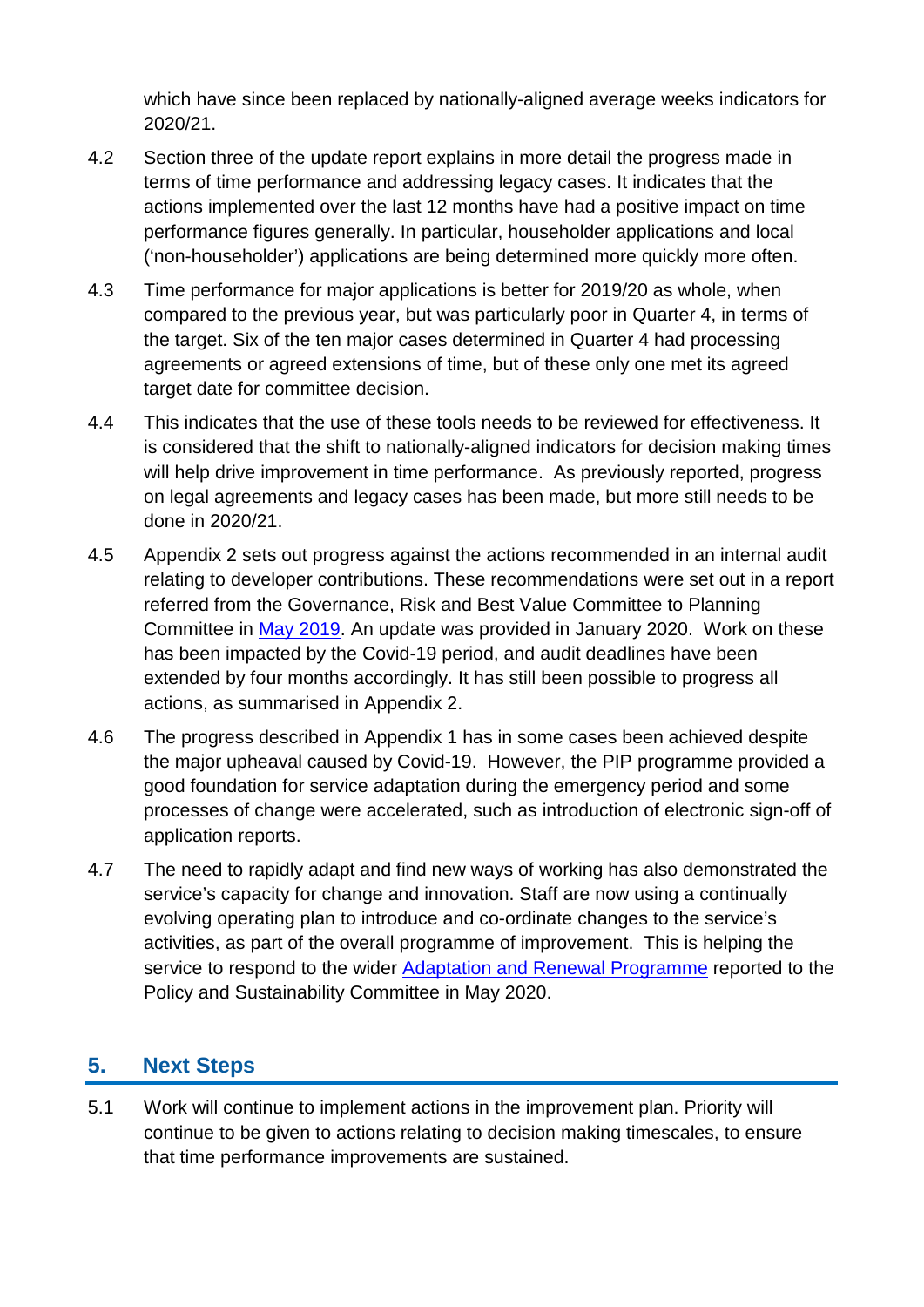5.2 Lessons learned from pilot and trial working practices will be used to inform further actions and build the service's capacity to change and respond to challenges as they arise. This experience and monitoring will be used to keep the Improvement Plan under review and inform any refresh of it.

# **6. Financial impact**

6.1 The costs associated with implementing the proposed improvements in the current PIP will be met from the Planning and Building Standards Service budget.

# **7. Stakeholder/Community Impact**

- 7.1 The PIP includes actions informed by the annual Customer Forum held in June 2018 and September 2019. Customer feedback on implementation of improvement actions and experience of the service generally was sought in these sessions. The findings are informing the implementation of actions.
- 7.2 A fourth Customer Forum event was due to have been held in summer 2020, but this has not been possible due to Covid-19 restrictions. Scope for a virtual Customer Forum is being explored.
- 7.3 The next phase of activity includes concluding a review of the Edinburgh Planning Concordat, which is being progressed with the Edinburgh Development Forum.

# **8. Background reading/external references**

- 8.1 Report to Policy and Sustainability Committee, 28 May 2020, [Adaptation and](https://democracy.edinburgh.gov.uk/documents/s24153/6.1%20-%20Adaptation%20and%20Renewal%20Programme%20V2.pdf)  [Renewal Programme;](https://democracy.edinburgh.gov.uk/documents/s24153/6.1%20-%20Adaptation%20and%20Renewal%20Programme%20V2.pdf)
- 8.2 Report to Planning Committee, 29 January 2020, [Planning Improvement Plan –](https://democracy.edinburgh.gov.uk/documents/s13104/Item%209.1%20-%20Planning%20Improvement%20Plan%20Progress%20Report.pdf) [Progress Update;](https://democracy.edinburgh.gov.uk/documents/s13104/Item%209.1%20-%20Planning%20Improvement%20Plan%20Progress%20Report.pdf)
- 8.3 [Planning Performance Framework 2018-2019,](http://www.edinburgh.gov.uk/info/20212/property_planning_and_housing/444/planning_performance) City of Edinburgh Council, July 2019;
- 8.4 Report to Planning Committee, 15 May 2019, [Planning Improvement Plan –](https://democracy.edinburgh.gov.uk/Data/Planning%20Committee/20190515/Agenda/item_81_-_planning_improvement_plan_-_progress_update.pdf) [Progress Update;](https://democracy.edinburgh.gov.uk/Data/Planning%20Committee/20190515/Agenda/item_81_-_planning_improvement_plan_-_progress_update.pdf)
- 8.5 Report to Planning Committee, 15 May 2019, [Internal Audit –](https://democracy.edinburgh.gov.uk/Data/Planning%20Committee/20190515/Agenda/$item_91_-_internal_audit_quarterly_update_report_26_november_2018_to_29_march_2019_-_referral_from_the_governance_risk_and_be.xls.pdf) Developer Contributions – [referral from the Governance, Risk and Best Value Committee;](https://democracy.edinburgh.gov.uk/Data/Planning%20Committee/20190515/Agenda/$item_91_-_internal_audit_quarterly_update_report_26_november_2018_to_29_march_2019_-_referral_from_the_governance_risk_and_be.xls.pdf)
- 8.6 Report to Planning Committee, 27 February 2019, Scottish Government Feedback [on Planning Performance Framework 2017 -](http://www.edinburgh.gov.uk/meetings/meeting/4651/planning_committee) 2018; and
- 8.7 Report to Planning Committee, 12 December 2018, Planning and Building [Standards Improvement Plans.](http://www.edinburgh.gov.uk/meetings/meeting/4606/planning_committee)
- 8.8 Previous updates have been provided as follows: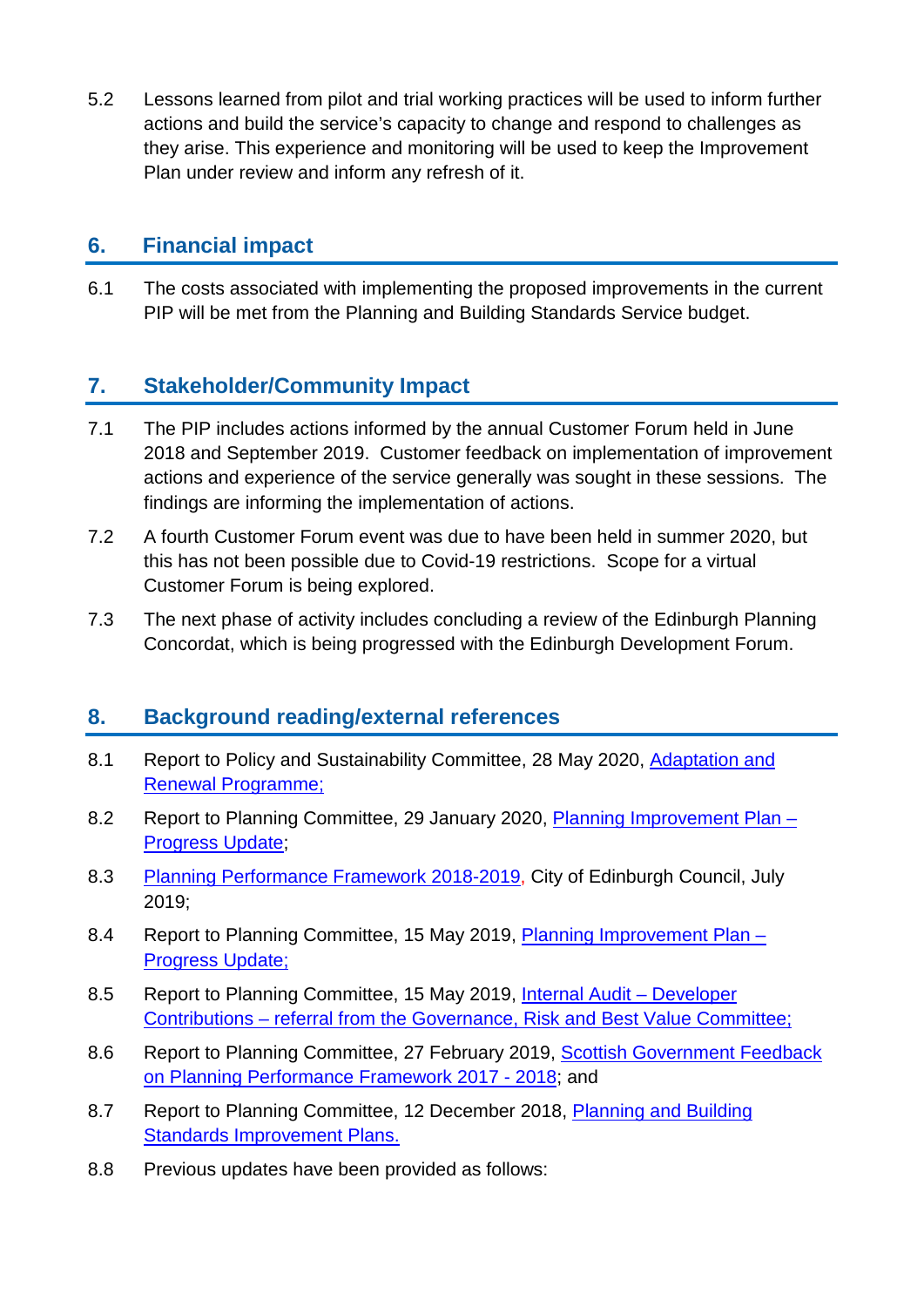- 8.8.1 [February 2019](http://www.edinburgh.gov.uk/download/meetings/id/60055/item_81_-_scottish_government_feedback_on_planning_performance_framework_201718) report on the Scottish Government's feedback on the Council's Planning Performance Framework 2017/18;
- 8.8.2 [May 2019](https://democracy.edinburgh.gov.uk/Data/Planning%20Committee/20190515/Agenda/item_81_-_planning_improvement_plan_-_progress_update.pdf) report summarising implementation of actions over the first six months of the Improvement Plan;
- 8.8.3 [August 2019](https://democracy.edinburgh.gov.uk/documents/s4144/5.1%20-%20Planning%20Committee%20Business%20Bulletin.pdf) Business Bulletin providing time performance monitoring figures for Quarter 1 of 2019/20. The Council's Planning Performance Framework, which is submitted annually to Scottish Government, was also reported for information; and
- 8.8.4 [January 2020](https://democracy.edinburgh.gov.uk/documents/s13104/Item%209.1%20-%20Planning%20Improvement%20Plan%20Progress%20Report.pdf) report updating on progress in implementing the improvement plan, with time performance figures for Quarter 2 and an update on progress addressing the recommendations of an internal audit on developer contributions.

# **9. Appendices**

- 9.1 Appendix 1 Planning Improvement Plan 2018/21 Progress Update, September 2020.
- 9.2 Appendix 2 Update on Recommendations from Internal Audit on Developer Contributions – September 2020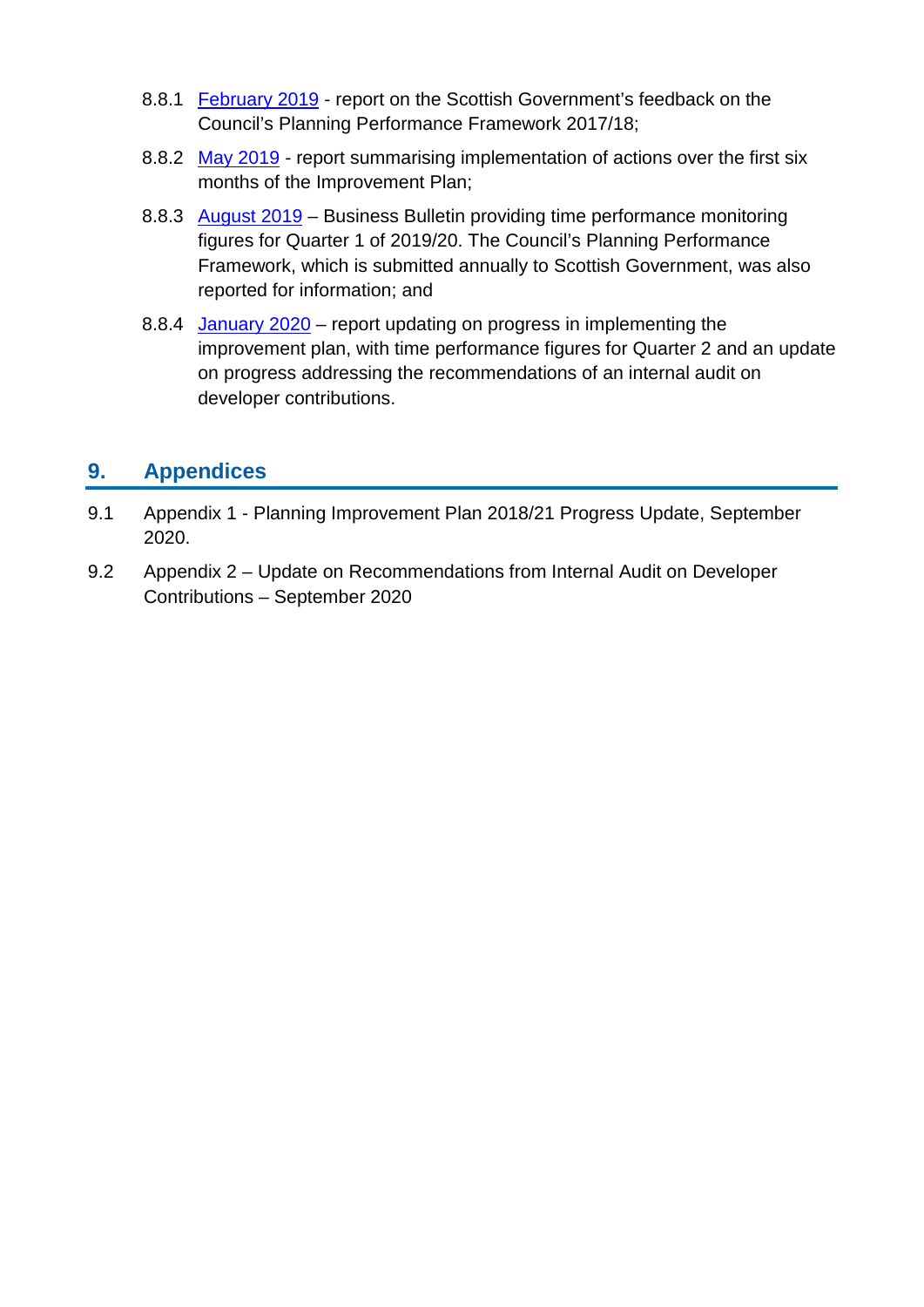# **Appendix 1**

# **1 Introduction**

- 1.1 This is the third progress report on the Council's Planning Improvement Plan 2018/21. This report explains the progress made since the previous progress report in January 2020, sets out changes that have been made to the service and the intentions for the next phase of the improvement plan. These include the use of a continually evolving 'operating plan' to implement changes – a tool which came into use as a result of the rapid adaptation to the Covid-19 crisis.
- 1.2 The Planning Improvement Programme (PIP) identifies a series of key actions for the period 2018/21. These actions are structured around the Improvement Plan's core themes: Leadership and Management, Customer, and Performance and Continuous Improvement. Section 2 of this report sets out the actions delivered since January 2020 and an indication of the actions planned for the next phase. Section 3 includes analysis of our performance in terms of reducing the time taken to determine applications. It also provides some narrative to explain the details behind the figures.
- 1.3 In February 2019, a dedicated Planning improvement team was established to speed up progress on delivery of actions. This is comprised of three members of staff seconded from other Planning teams with support provided from the Building Standards Improvement team and other Council Services. The improvement team was refreshed in autumn 2019 following staff moves.
- 1.4 Formal governance for the PIP was provided through an expansion of the Building Standards Improvement Board to include Planning in its remit. The Building Standards and Planning Improvement Board met several times since April 2019 and monthly Change Portfolio dashboard updates continue to be provided for the corporate Change Board, which is chaired by the Chief Executive.
- 1.5 An annex provides Quarter 4 time performance figures and overall figures for the 2019/20 year. These use old % target indicators, which have since been replaced by nationally-aligned average weeks indicators for 20/21.

# **2 Progress on actions**

2.1 The following table summarises the progress made under each of the three main improvement plan themes in the six months since the last update in January 2020 and sets out some of the actions to be implemented in the next phase.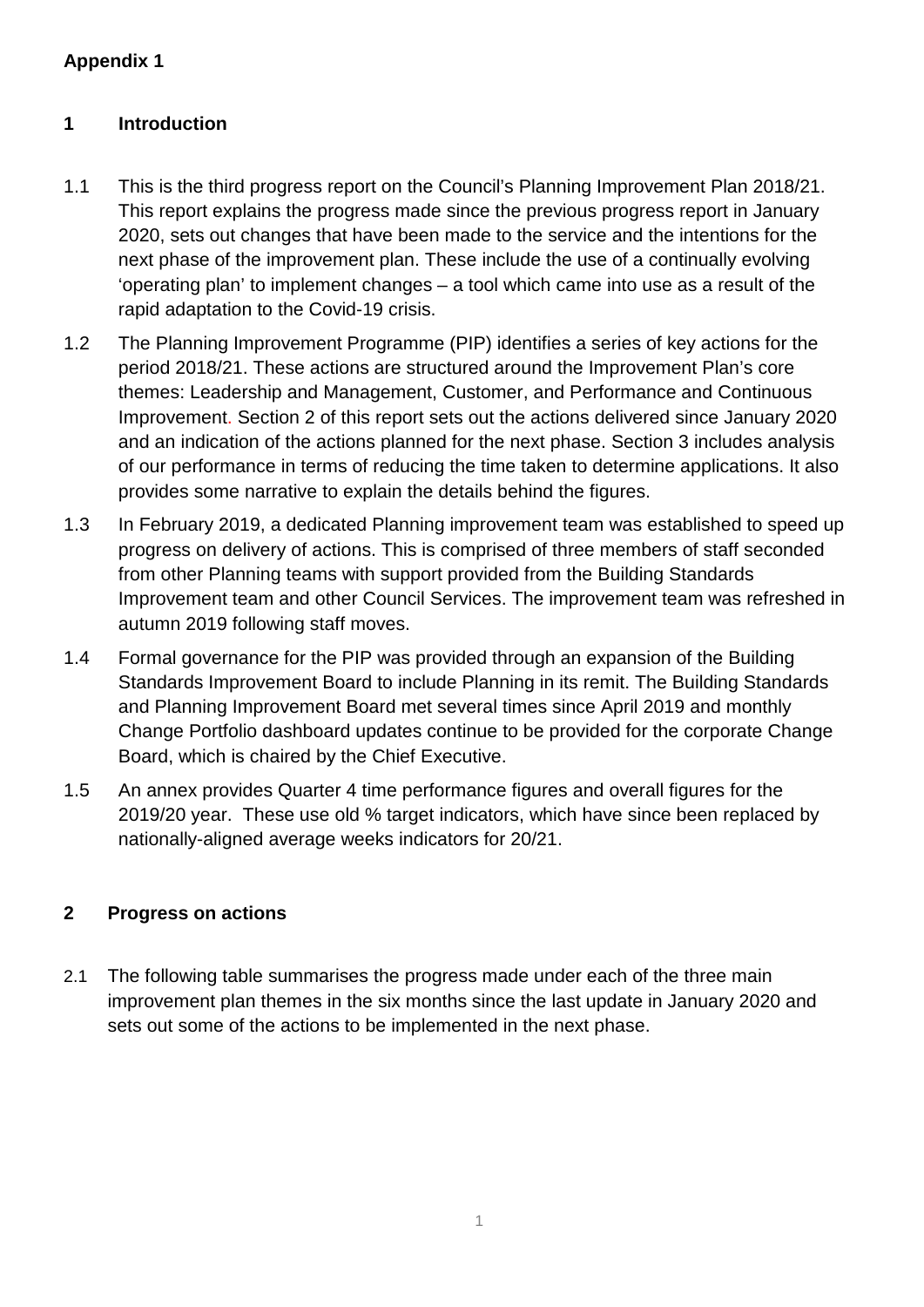| <b>Leadership / Management</b>                                                                                                                                                                                                                                                      |  |  |  |  |  |
|-------------------------------------------------------------------------------------------------------------------------------------------------------------------------------------------------------------------------------------------------------------------------------------|--|--|--|--|--|
| <b>Planned next phase</b>                                                                                                                                                                                                                                                           |  |  |  |  |  |
| <b>Engaging all staff in the Improvement</b><br>Plan<br><b>Further Delivering Excellence</b><br>processes will be run during 20/21,<br>involving staff across the service.<br>Regular virtual all-staff briefings now<br>involve staff-to-staff briefing and<br>discussions.        |  |  |  |  |  |
| <b>Staff Resources</b>                                                                                                                                                                                                                                                              |  |  |  |  |  |
| A responsive and agile approach to<br>resource and workload alignment will<br>continue to be taken.<br>A staff wellbeing working group has<br>been set up to identify ways staff<br>wellbeing can be supported and<br>improved. These will be implemented<br>over 2020/21.          |  |  |  |  |  |
| <b>Managing performance and people</b><br>skills / Team Manager development                                                                                                                                                                                                         |  |  |  |  |  |
| Staff development in these areas will<br>continue.<br><b>Embedding new practices</b><br>Team members have expanded their<br>roles to include greater strategic<br>involvement in service and performance<br>improvements. This approach will be<br>continued as the service adapts. |  |  |  |  |  |
|                                                                                                                                                                                                                                                                                     |  |  |  |  |  |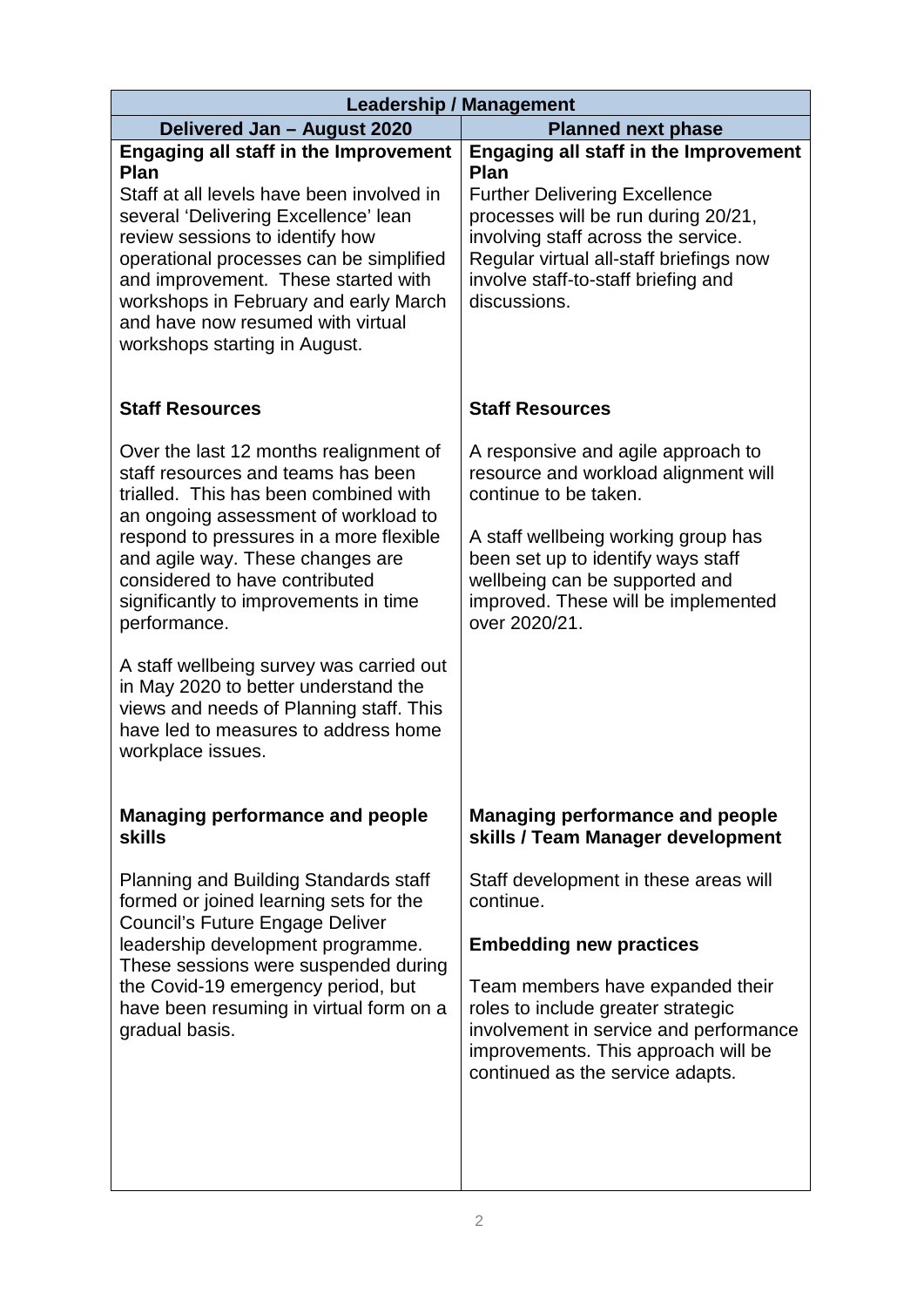| <b>Team Manager Development</b>                                                                                                                                                                                                                                                                                                                                               |                                                                                                                                                                                                           |
|-------------------------------------------------------------------------------------------------------------------------------------------------------------------------------------------------------------------------------------------------------------------------------------------------------------------------------------------------------------------------------|-----------------------------------------------------------------------------------------------------------------------------------------------------------------------------------------------------------|
| The team managers' role has been<br>developed, using support from Human<br>Resources and external management<br>expertise.                                                                                                                                                                                                                                                    |                                                                                                                                                                                                           |
| <b>Mentoring</b><br>The mentoring system for those working<br>towards membership of the Royal Town<br>Planning Institute continues to operate.                                                                                                                                                                                                                                | <b>Mentoring</b><br>The mentoring system will continue to<br>be developed with further opportunities<br>being created for broader professional<br>development.                                            |
|                                                                                                                                                                                                                                                                                                                                                                               | A renewed staff training programme has<br>been established, informed by findings<br>from the staff wellbeing survey.                                                                                      |
| <b>Quality Assurance</b>                                                                                                                                                                                                                                                                                                                                                      | <b>Quality Assurance</b>                                                                                                                                                                                  |
| <b>Planning and Building Standards</b><br>passed an annual external ISO 9001<br>audit held in September 2019.                                                                                                                                                                                                                                                                 | We will continue to work with other<br>services to develop a consistent<br>approach across the Place Directorate.<br>An external ISO 9001 audit has been<br>rescheduled due to the Covid-19<br>situation. |
| <b>Recruitment</b>                                                                                                                                                                                                                                                                                                                                                            | <b>Recruitment</b>                                                                                                                                                                                        |
| As previously reported in January 2019,<br>we successfully recruited to the<br>following additional posts:<br>1 x Senior Planning Officers (Local) and<br>1 x Senior Planning Officer (Major).<br>Since the start of the Covid-19 period,<br>recruitment to permanent posts has<br>been suspended. Two year-long<br>planning student posts have been<br>recruited to however. | Further recruitment and staffing<br>decisions will be made taking account of<br>the context of the Council's financial<br>situation.                                                                      |
|                                                                                                                                                                                                                                                                                                                                                                               | <b>Performance and Continuous Improvement</b>                                                                                                                                                             |
| Delivered Jan - August 2020<br><b>Time Performance</b>                                                                                                                                                                                                                                                                                                                        | <b>Planned next phase</b><br><b>Time Performance</b>                                                                                                                                                      |
| Arrangements introduced in 2019 to<br>speed up decision making timescales<br>included:                                                                                                                                                                                                                                                                                        | Flexible and agile redistribution of<br>workload will continue to be used and<br>developed.                                                                                                               |
| re-alignment of staff resources<br>across the service to improve the<br>efficiency and quality of decisions;<br>detailed regular (fortnightly)<br>٠<br>monitoring reports of applications                                                                                                                                                                                     | New, nationally-aligned indicators for<br>decision making times at service level<br>are being complemented by<br>development of a new way of                                                              |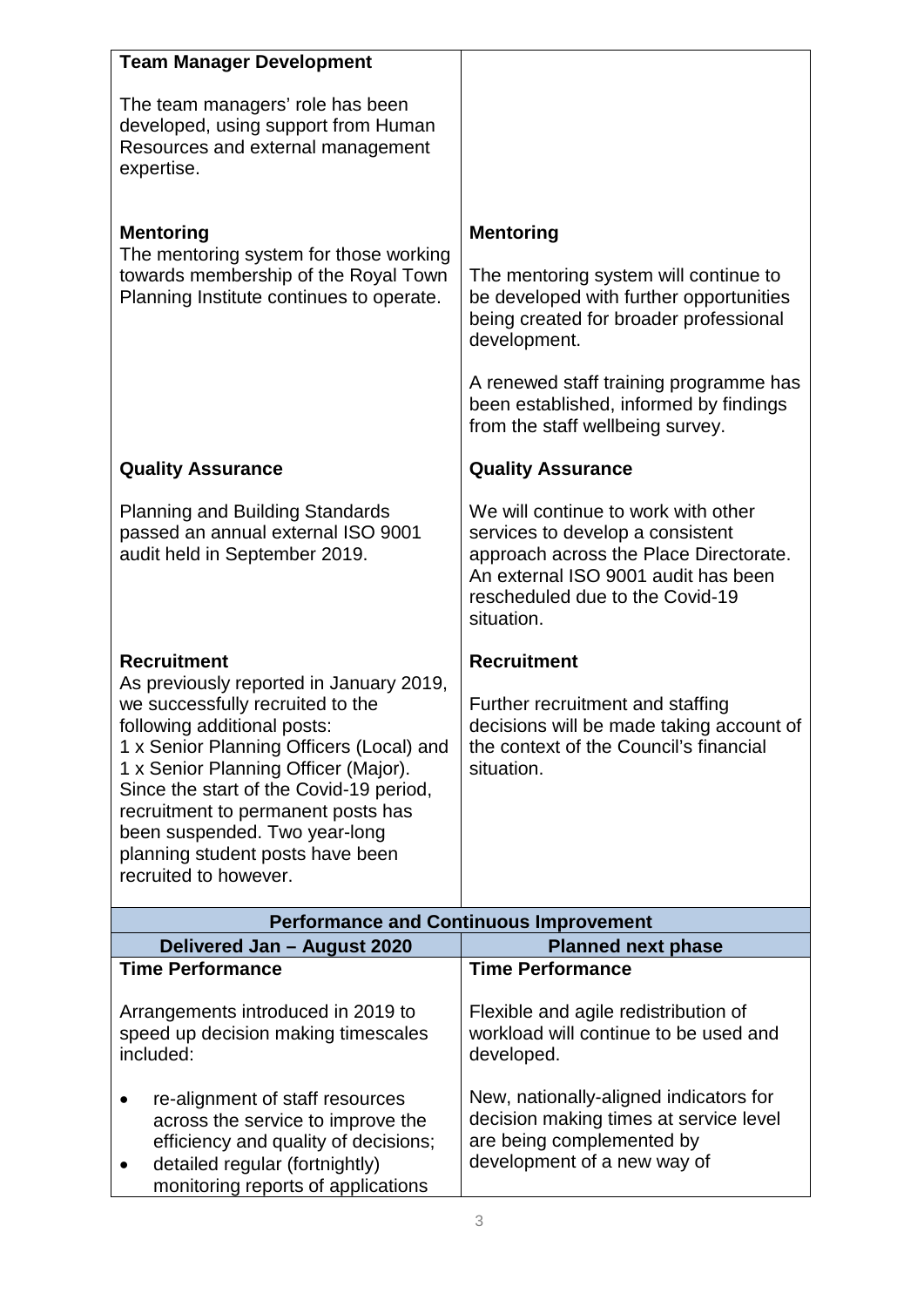received, being assessed and determined;

- better use of the "stop the clock" protocol to provide more accurate measurement of the planning authority's own performance; and
- ongoing review of processes with regular staff training sessions.

It is considered that these have all contributed to the improvement in decision making times seen in 2019/20.

#### **Information Communication Technology (ICT) Support and Development**

Weekly meetings were held with the Council's internal Digital Services team and external partner CGI to resolve ongoing issues and identify development opportunities as part of improvement programme. These were suspended during the Covid-19 emergency but have since resumed.

New high-resolution monitors, intended to reduce need for use of paper drawings, have been received and, where requested, distributed to staff home workplaces.

#### **Legal Agreements and Developer Contributions**

A revised tracking spreadsheet for all pending legal agreements has been developed by Legal Services and aligned to inform the fortnightly caseload and time performance monitoring sessions held by Planning managers.

Further elements of the end-to-end developer contributions process have been developed - a recommendation of an Internal Audit on contributions.

monitoring decision times at case-bycase level.

The use of processing agreements and time extensions for major cases will be evaluated to ensure that they are being used effectively.

Changes identified in 'Delivering Excellence' lean reviews of 3 processes (enforcement, case allocation, officer handling) will be implemented and evaluated for their impact. Further processes will be initiated for other aspects of the service.

# **ICT Support and Development**

Opportunities for automation of application processes will be explored as part of Delivering Excellence reviews. These are being supported by input from staff in the Council's automation team.

#### **Legal Agreements and Developer Contributions**

The other recommendations from the Internal Audit report on the developer contributions process will be implemented by Planning, Finance and Legal Services.

Further information on progressing the audit recommendations is provided separately in Appendix 2.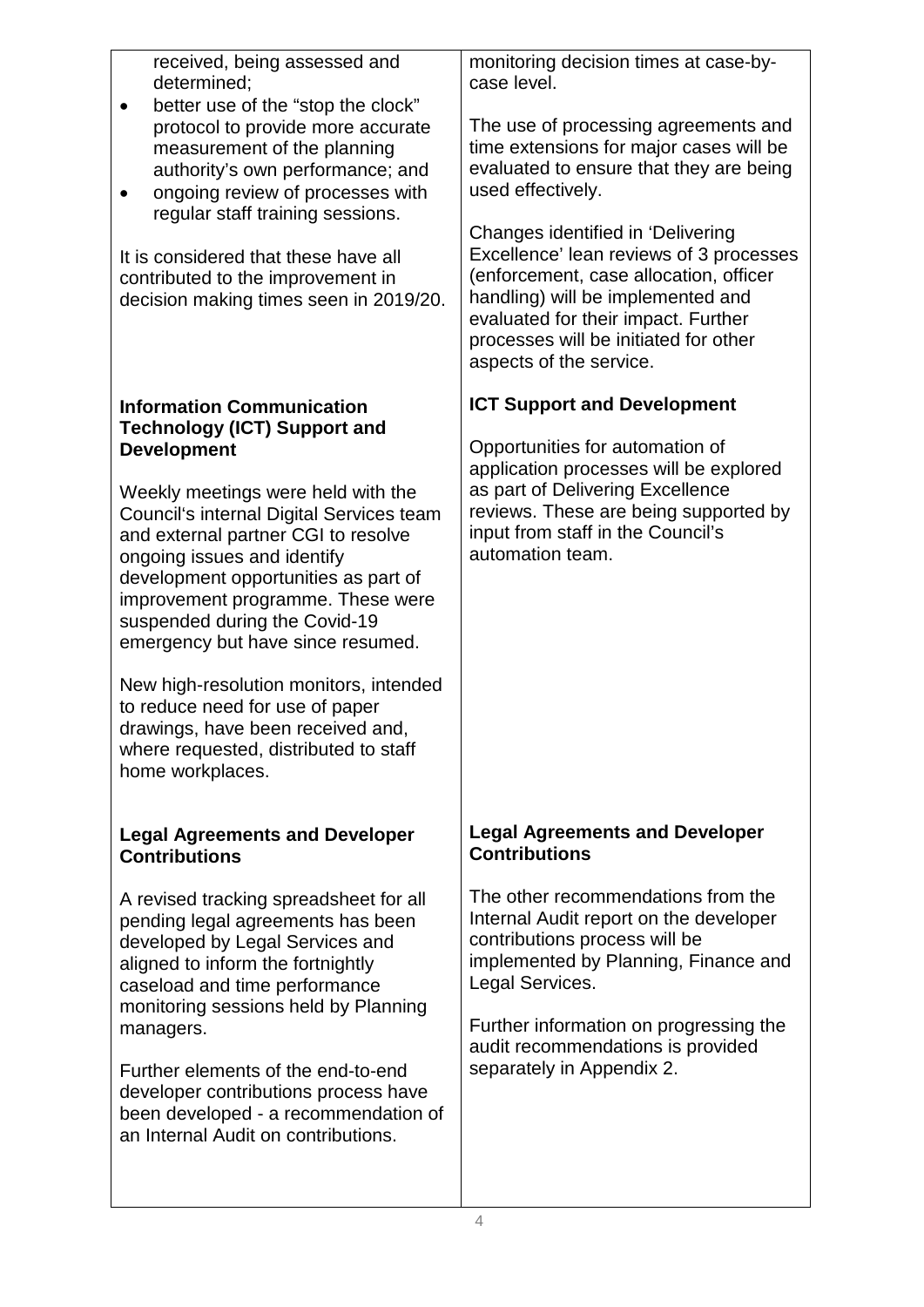Progress in resolving legacy developer contributions was impacted by the Covid-19 emergency.

The implications of the Scottish Government's rejection of Supplementary Guidance on developer contributions were reported to Committee in February 2020.

# **Committee Reports**

Improvements to the format of reports to the Development Management Sub Committee are being trialled.

# **Training**

Training has been particularly impacted by the Covid-19 emergency.

Training on use of stop-the-clock was held in January 2020, and training on electronic sign-off of reports was held shortly before lockdown, which helped the service adapt and provide continuity of service.

# **Training**

A new staff training programme is being developed, informed by the staff wellbeing survey and use of new, online internal communication methods.

A renewed training programme for elected members and community groups and other customers will be developed, informed by experience of doing training online for staff.

#### **Quality of Design and Other Outcomes**

Lessons learnt from the internal review process and the Edinburgh Urban Design Panel will continue to be shared with case officers and changes introduced to strengthen the approach to raising design quality.

A monitoring cycle for measuring the quality of outcomes will be piloted and evaluated.

# **Learning from Others**

Lead practice in other authorities will continue to be identified, including through liaison with Heads of Planning Scotland online fora and Glasgow.

Lessons from the Building Standards improvement programme and other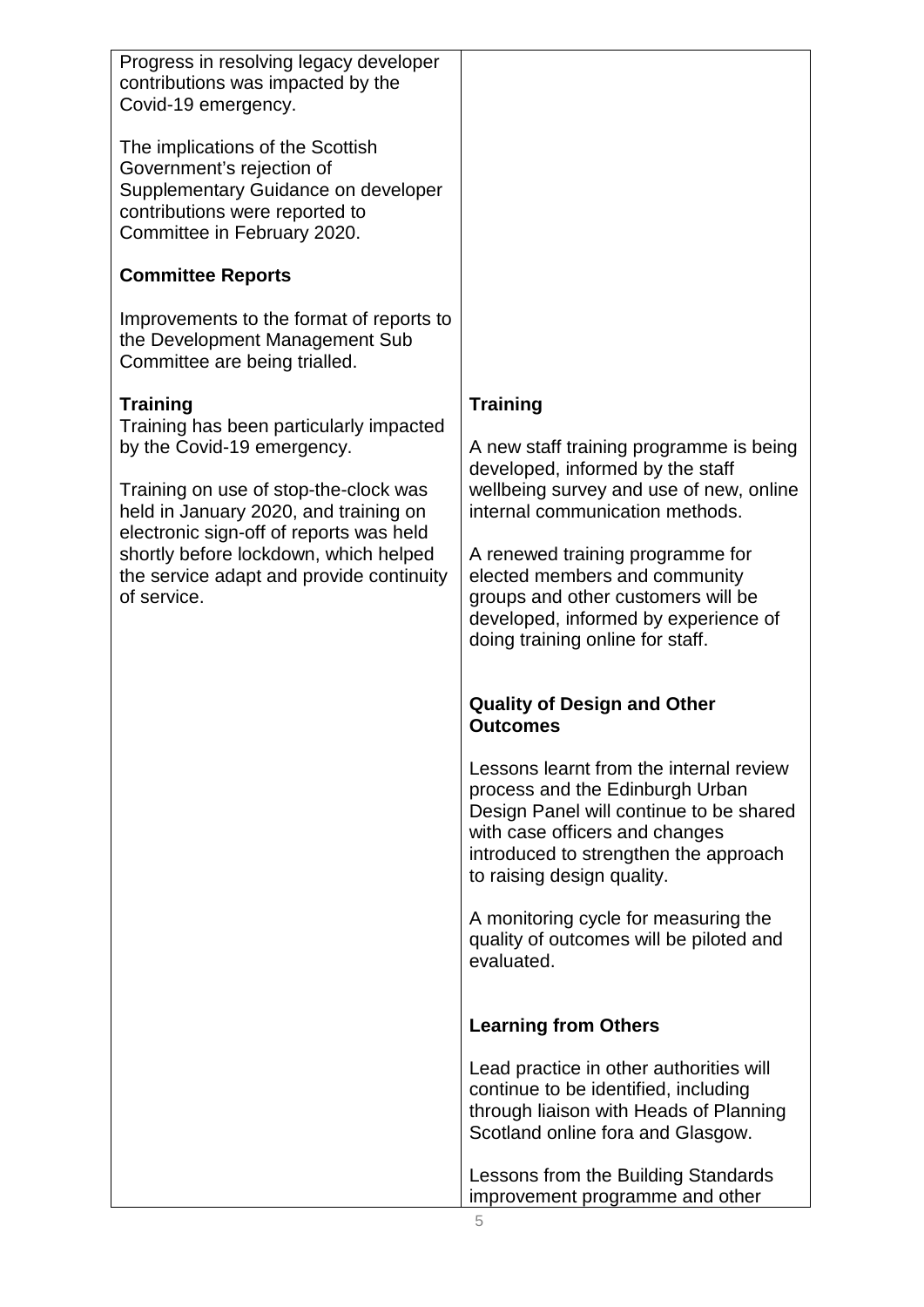Place services will be continued to be applied to change and improvement in Planning.

| <b>Customer Improvements</b>                                                                                                                                                                                                                                                                                                    |                                                                                                                                                                                                                                                                |  |  |  |  |  |
|---------------------------------------------------------------------------------------------------------------------------------------------------------------------------------------------------------------------------------------------------------------------------------------------------------------------------------|----------------------------------------------------------------------------------------------------------------------------------------------------------------------------------------------------------------------------------------------------------------|--|--|--|--|--|
| Delivered Jan - August 2020                                                                                                                                                                                                                                                                                                     | <b>Planned next phase</b>                                                                                                                                                                                                                                      |  |  |  |  |  |
| <b>Website</b>                                                                                                                                                                                                                                                                                                                  | <b>Website</b>                                                                                                                                                                                                                                                 |  |  |  |  |  |
| The service website added a Covid-19<br>page, explaining changes to operations<br>during the Covid-19 period. This has<br>been updated as the service adapts.<br><b>External communications were</b><br>streamlined to help provide updates on<br>the rapidly changing situation, making<br>use of the Planning Edinburgh blog. | The service website will be updated and<br>where possible simplified to improve<br>customer experience.<br>The pilot of the Weekly List map has<br>been extended to explore potential for it<br>to be automated, reducing staff time<br>required to update it. |  |  |  |  |  |
| A pilot of an online map showing<br>Weekly List cases in simple format was<br>launched during the Covid-19 period.<br>This was intended to test whether a<br>simple, shareable map as a<br>complement to the more powerful Portal<br>would help raise awareness of cases,<br>as a possible replacement for site<br>notices.     |                                                                                                                                                                                                                                                                |  |  |  |  |  |
| <b>Pre-Application Advice</b>                                                                                                                                                                                                                                                                                                   | <b>Pre-Application Advice</b>                                                                                                                                                                                                                                  |  |  |  |  |  |
| Following consultation, a revised<br>service was introduced in 2019.                                                                                                                                                                                                                                                            | The next steps for the pre-application<br>advice service are set out in the<br>January 2020 report. These have been                                                                                                                                            |  |  |  |  |  |
| An update was reported to Committee<br>in January 2020.                                                                                                                                                                                                                                                                         | affected by Covid-19 activities.                                                                                                                                                                                                                               |  |  |  |  |  |
| <b>Handling Complaints</b>                                                                                                                                                                                                                                                                                                      | <b>Handling Complaints</b>                                                                                                                                                                                                                                     |  |  |  |  |  |
| A cycle of reporting issues raised in<br>complaints to team managers was<br>started in second half 2019/20. This<br>informs actions in the overall change<br>and improvement programme as<br>appropriate.                                                                                                                       | The use of complaints to inform service<br>change and improvement will continue<br>to be developed.                                                                                                                                                            |  |  |  |  |  |
| <b>Community Council Training</b><br>Following general community council<br>training held earlier in 2019, four                                                                                                                                                                                                                 | <b>Community Council Training</b><br>It is intended to explore ways that<br>community council training can be<br>delivered online.                                                                                                                             |  |  |  |  |  |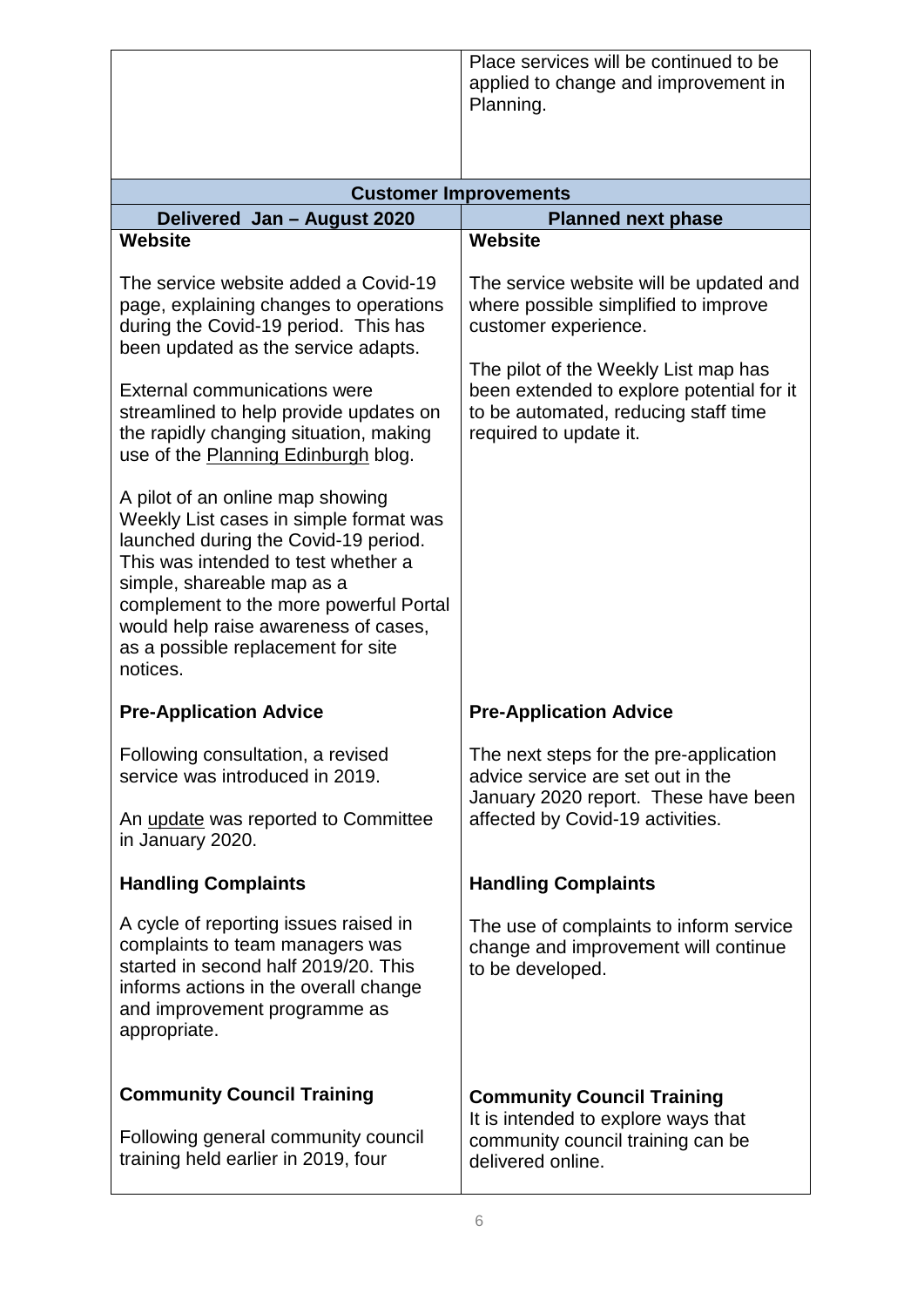| community groups were briefed on the<br>City Plan 2030 in November 2019.                                                                                                                                                                                                         |                                                                                                                                                                                                                                       |
|----------------------------------------------------------------------------------------------------------------------------------------------------------------------------------------------------------------------------------------------------------------------------------|---------------------------------------------------------------------------------------------------------------------------------------------------------------------------------------------------------------------------------------|
| No community council training was held<br>in January - August 2020 due to Covid-<br>19 restrictions.                                                                                                                                                                             |                                                                                                                                                                                                                                       |
| <b>Customer Engagement</b>                                                                                                                                                                                                                                                       | <b>Customer Engagement</b>                                                                                                                                                                                                            |
| Major public consultations on Choices<br>for City Plan 2030 and the City Mobility<br>Plan were held in early 2020. A report<br>on the Choices consultation was made<br>to Planning Committee in August 2020.                                                                     | Further customer engagement will be<br>carried out, informed by practice in<br><b>Building Standards. Another annual</b><br>Customer Forum will be held, potentially<br>in late 2020.                                                 |
| <b>Working with Other Services</b>                                                                                                                                                                                                                                               | <b>Working with Other Services</b>                                                                                                                                                                                                    |
| Planning has continued to work with<br>other Services on Covid-19 adaptation<br>and on a range of Council projects.                                                                                                                                                              | The Planning change and improvement<br>programme will be closely coordinated<br>with changes in other Council services<br>to ensure that opportunities for<br>improvement to customer service are<br>explored and learning is shared. |
|                                                                                                                                                                                                                                                                                  | Changes to operations across Place<br>Development services are being<br>coordinated through new operating plan<br>arrangements.                                                                                                       |
| <b>Sharing Information</b>                                                                                                                                                                                                                                                       |                                                                                                                                                                                                                                       |
| We streamlined our communications<br>with community groups and other<br>stakeholders by using the Planning<br><b>Edinburgh blog and Twitter to update</b><br>customers on Covid-19 adaptations to<br>our service and on the Choices for City<br>Plan 2030 consultation.          |                                                                                                                                                                                                                                       |
| During the Covid-19 adaptation period,<br>we liaised with Edinburgh Association of<br><b>Community Councils, Edinburgh</b><br><b>Chartered Architects Network and</b><br>Homes for Scotland to check that their<br>members were accessing our<br>streamlined information source. |                                                                                                                                                                                                                                       |
|                                                                                                                                                                                                                                                                                  | <b>Communicating with Customers</b>                                                                                                                                                                                                   |
|                                                                                                                                                                                                                                                                                  | Ways of communicating with customers<br>have been adapted as staff work from<br>their homes.                                                                                                                                          |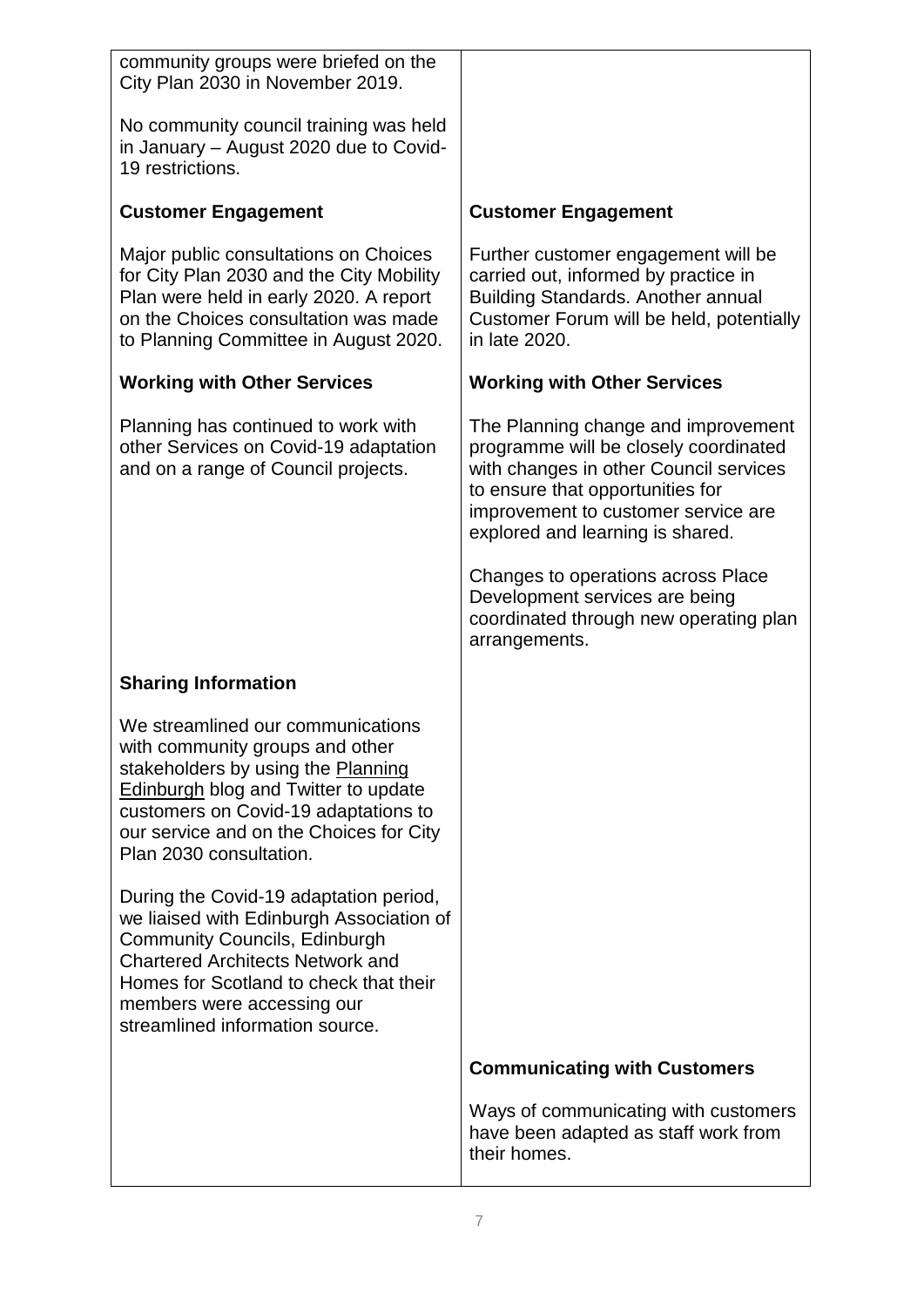# **3 Progress on Reducing Application Timescales**

3.1 The following section provides information on applications received in 2019/20 and some mid-year analysis of application timescale statistics. An annex provides detailed figures and some comments for Quarter 4.

| <b>Application Type</b>                                                           | 2017/18* | 2018/19* | 2019/20 |  |  |  |
|-----------------------------------------------------------------------------------|----------|----------|---------|--|--|--|
| <b>Major Development</b>                                                          | 24       | 31       | 25      |  |  |  |
| Non-Householder                                                                   | 1276     | 1181     | 983     |  |  |  |
| Householder                                                                       | 1641     | 1631     | 1561    |  |  |  |
| <b>Listed Building and</b>                                                        | 1055     | 1113     | 1042    |  |  |  |
| <b>Conservation Area Consent</b>                                                  |          |          |         |  |  |  |
| Other                                                                             | 293      | 237      | 220     |  |  |  |
| Total                                                                             | 4289     | 4193     | 3831    |  |  |  |
| * Figures for 17/18 and 18/19 have been adjusted to reflect backdated validations |          |          |         |  |  |  |

Table 1: Number and Type of Applications Received

- 3.2 Over 2019/20 the Council received 4017 applications (excluding treework) at a rate of between 290 - 370 applications per month. The number of major applications received in dropped away in the second six months of the year, leading to a lower total than 2018/19. Non-householder (local) applications were slightly down on 2018/19. The number of householder applications received was similar to last year. There has been a slight decrease in the number of listed building/conservation area consent applications was a similar number of "other" applications, which are predominately advertisement consents.
- 3.4 Table 2 set outs information on the time taken to determine applications in 2019/20. Figures for quarter 4 are provided in the annex below.
- 3.5 The figures indicate that time performance has improved significantly for non-householder (locals), householder and listed building/conservation area applications, and to a lesser extent for major applications. It is considered that the new working practices introduced during this period have helped contribute to these positive trends.

| <b>Application Type</b>  | 2017/18<br><b>Comparator</b> | 2018/19<br><b>Comparator</b> | 2019/20 | <b>Target</b> |
|--------------------------|------------------------------|------------------------------|---------|---------------|
| <b>Major Development</b> | 13%                          | 16%                          | 29%     | 70%           |
| Non-Householder          | 60%                          | 57%                          | 68%     | 70%           |
| Householder              | 76%                          | 78%                          | 88%     | 90%           |
| Listed Building<br>and   | 56%                          | 54%                          | 73%     | 70%           |
| Conservation<br>Area     |                              |                              |         |               |
| Consent                  |                              |                              |         |               |

Table 2: Performance - % of applications determined within target timescales\*

\*Four months or as agreed with applicant for major applications, two months or as agreed with applicant for others.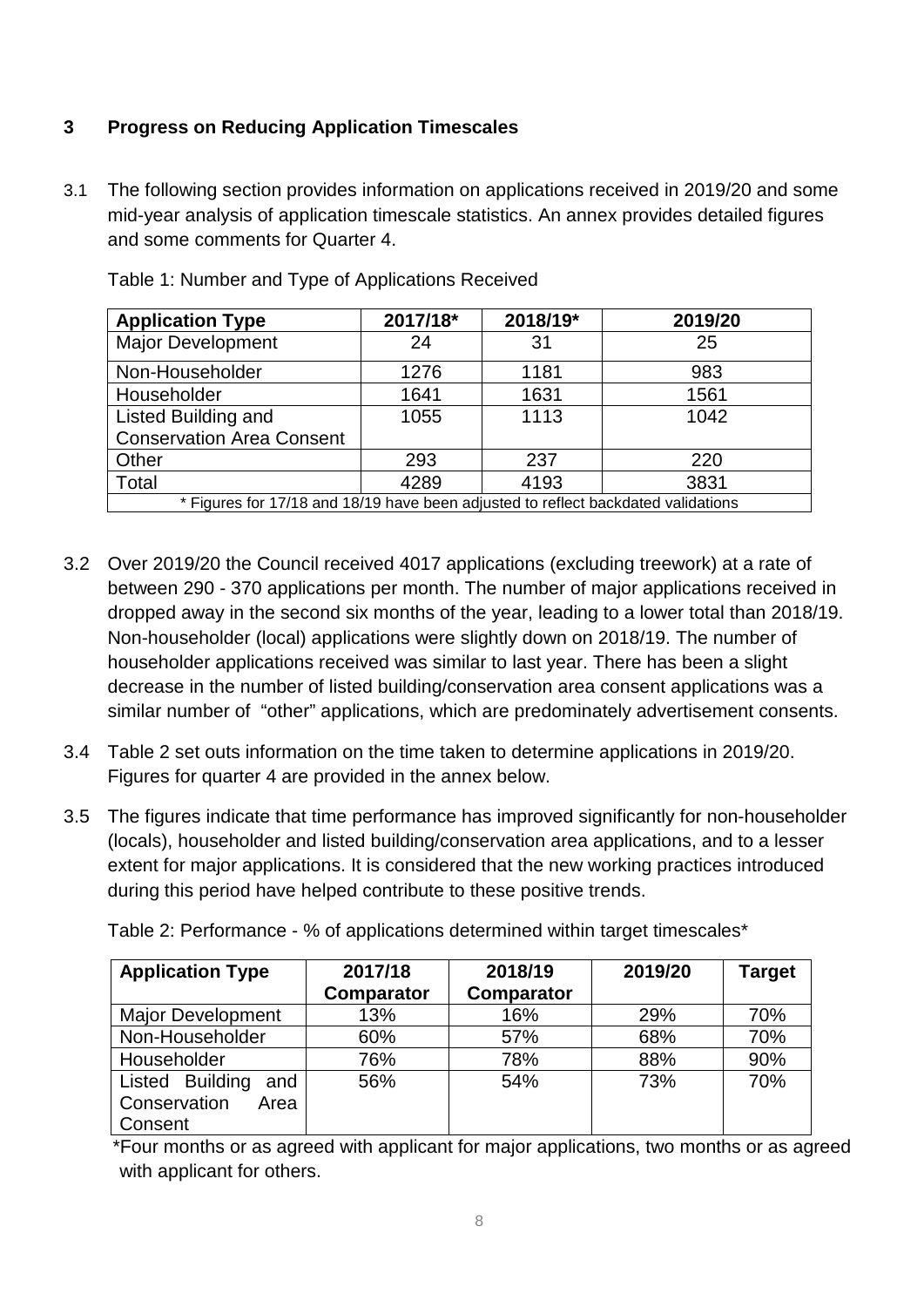- 3.6 It should be noted that the indicators used here are not aligned with the main national indicators for measuring and comparing time performance of planning authorities. Those are based on decision making timescales in weeks. For 2020/21, nationally-aligned indicators will be used to monitor and drive improvement in time performance.
- 3.7 The time taken to conclude legal agreements continues to impact on overall determination timescales, which are what is measured nationally. However, new measures including a template for contributions and a model legal agreement have been introduced. These are expected to have a positive impact on time performance in due course. Use of processing agreements and time extensions will also be reviewed for effectiveness.
- 3.8 A priority for 2019/20 was to clear legacy cases (defined as over a year old). In 2019/20, 36 legacy cases were resolved. As of end March 2020, 71 legacy cases remained, an increase from 60 a year before. This indicates the need for renewed focus on clearing these case from the system in 2020/21. Many of them are minded to grant and several years old, with legal agreement processes which have stalled and are not being actively progressed by the applicants. The service will work with Legal Services to resolve these cases. More encouragingly, only 47 cases reached legacy cases during the reporting year, which is an improvement on the 64 cases which did so during 18/19

|                                           | 2017/18 | 2018/19 | 2019/20 |
|-------------------------------------------|---------|---------|---------|
| Legacy Cases<br>cleared during<br>2019/20 | 40      | 85      | 36      |
| Number remaining                          | 89      | 60      | 71      |

3.9 2019/20 saw a large volume of enforcement cases. This was due in part to the steady rise in short term let cases. In 2019/20 there were 925 enforcement cases received and 739 cases closed. 230 of the cases submitted were short term lets. 190 short term let cases were closed in this period. 68.9% of these were closed within six months, which did not meet the target of 80%, despite this having been exceeded during the first six months. This is may be due in part to the large volumes received in Q1 and Q2. 37 notices were served on short term lets, 25 of which were within the 6 month target period. This has required significant officer resource, which has had some impact on other types of enforcement case. Across the year, 65.6% of other cases were closed within three months, below the target proportion of 80%.

# **4 Conclusion**

4.1 The new working practices identified in the PlP are having a positive impact on time performance monitoring information. Figures for 2019/20 as a whole have all seen positive change, despite a continuing high level of incoming caseload.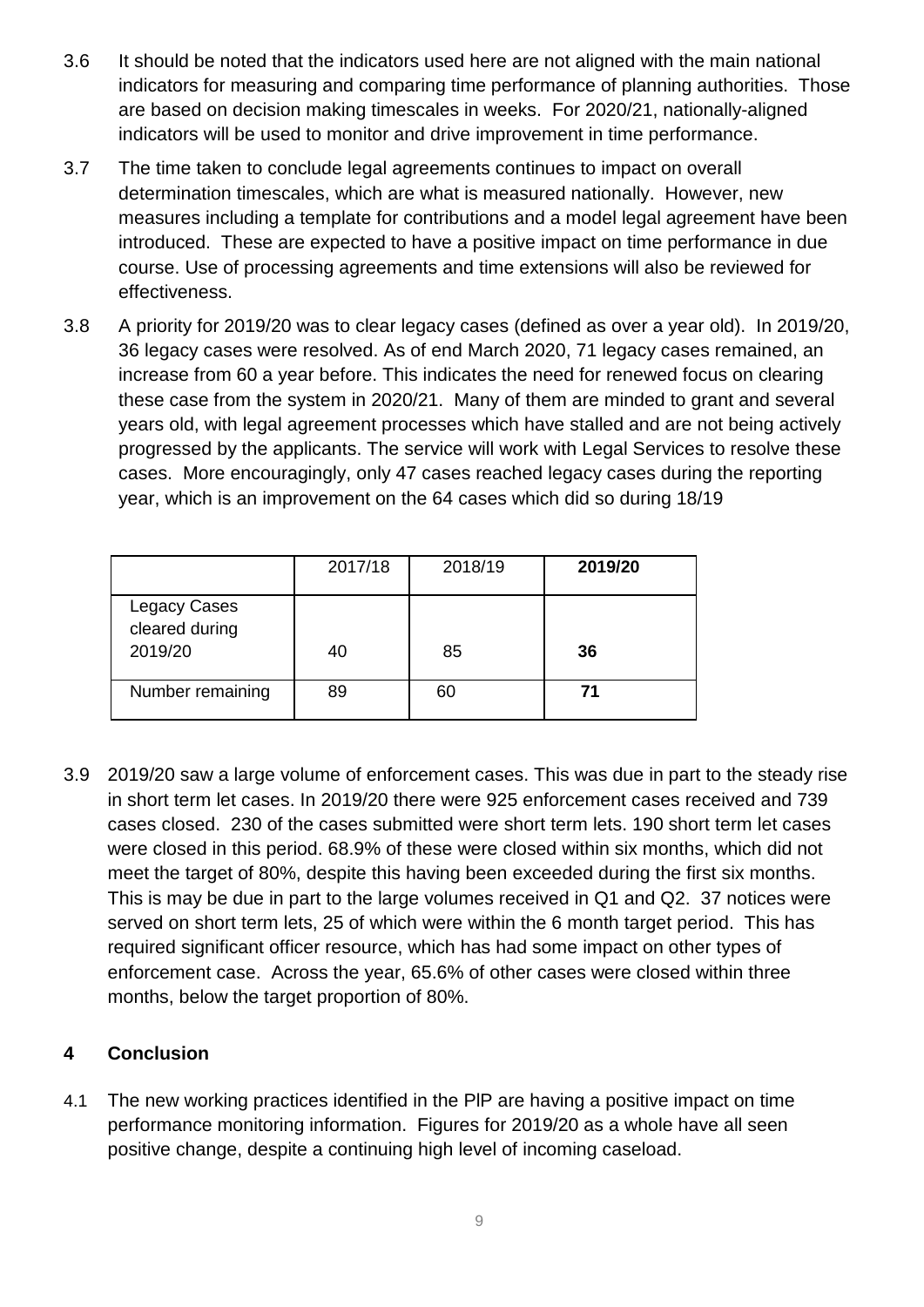- 4.2 However, with the exception of listed building and conservation area consents, time performance did not meet the targets for the year, and those target indicators were not aligned with the national indicators used by the Scottish Government to measure decision making times. For 20/21, the service is using new nationally-aligned indicators, which allow comparison of decision making times in weeks.
- 4.3 The notable improvement in time performance in 2019/20 is due to experimentation with significant changes in how staff resource is deployed and workload is assigned. The service is now more agile and more confident in its ability to change, though it has much more potential to develop in both these respects.
- 4.4 The next phase of the improvement programme will seek to continue the improvement of time performance while also developing qualitative aspects, including customer service and quality of outcomes. Achieving that at the same time as adapting to the wider context faced by the Council operationally and financially is likely to require even greater changes than in 2019/20.

(see next page for Annex with Q4 information)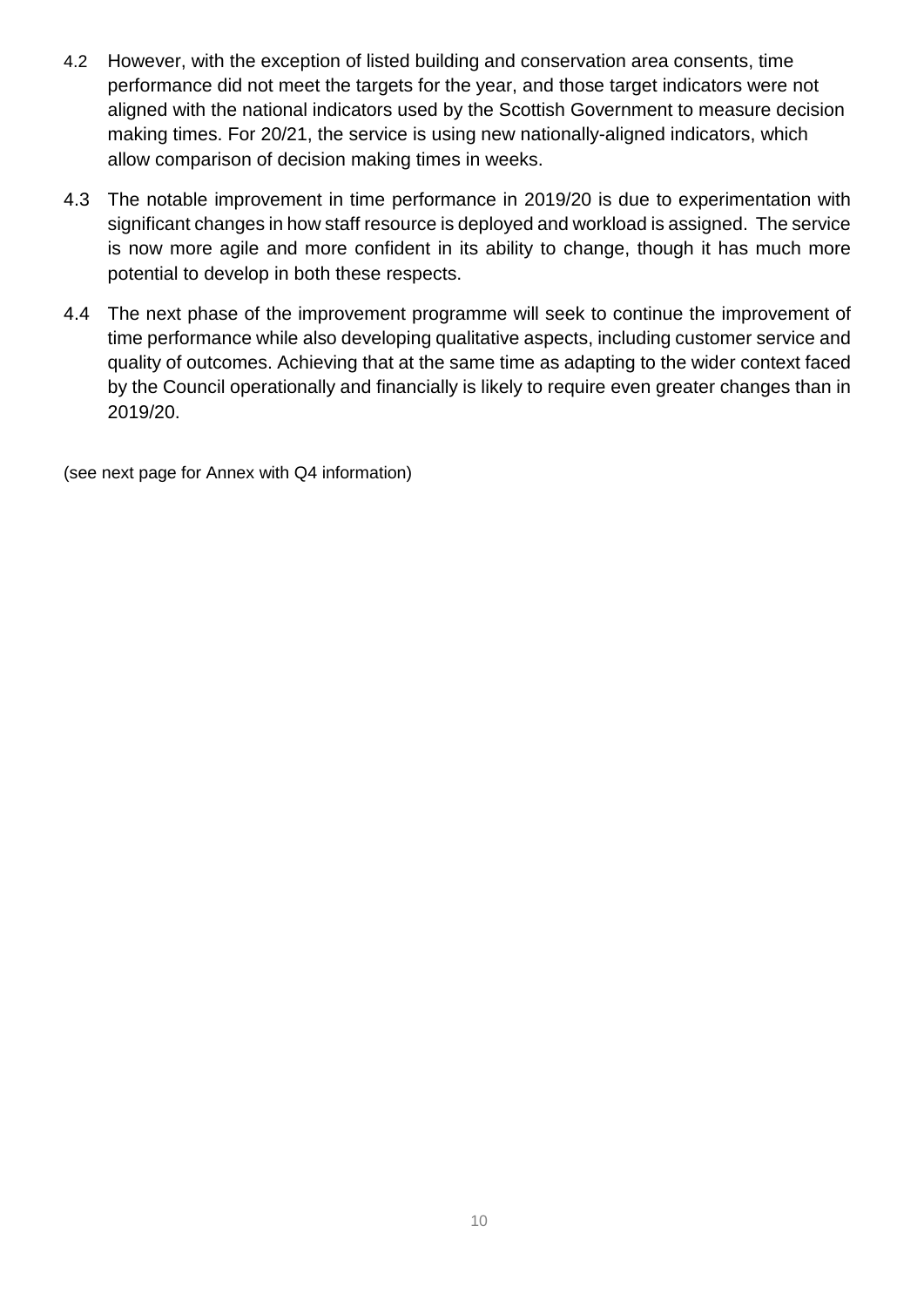#### **Annex – Time Performance Information Quarter 4 (January - March 2020)**

| <b>Major Applications 2019/20</b> |       |                |                |                |                 |  |
|-----------------------------------|-------|----------------|----------------|----------------|-----------------|--|
|                                   | Q1    | Q <sub>2</sub> | Q <sub>3</sub> | Q4             | 2019/20 Total   |  |
| Number submitted                  | 11    | 6              |                |                | 25              |  |
| Number determined                 | 9     |                | 5              | 10             | 31              |  |
| $%$ )<br><b>Number</b><br>(and    | 3     | 3              | 2              |                | 9               |  |
| within<br>determined<br>4         | (33%) | (43%)          | (40%)          | (10%)          |                 |  |
| months<br>agreed<br>or            |       | 6 month %: 37% |                | 6 month %: 20% | 29%             |  |
| timescales<br>(target             |       |                |                |                | Last year       |  |
| $=70%$                            |       |                |                |                | (18/19): 16%    |  |
| $%$ )<br>Number<br>(and           | 3     | 3              | $\overline{2}$ | 6              | 14              |  |
| with<br>determined                | (33%) | (43%)          | (40%)          | (60%)          | (45%)           |  |
| Planning<br>Processing            |       |                |                |                |                 |  |
| and/or<br>Agreements              |       |                |                |                | Last year       |  |
| Extensions<br>Agreed<br>of        |       |                |                |                | $(18/19)$ : 28% |  |
| Time                              |       |                |                |                |                 |  |

#### **Comments**

The 10 applications determined in Q4 included new housing-led redevelopment on brownfield sites in Bonnington, Lanark Road and Craigmillar, housing on greenfield allocations at Gilmerton and Cammo, mixed use development in Corstorphine town centre and student housing at Abbeyhill,

Six applications had processing agreements or agreed extensions of time, however only one of these covered the eventual committee decision date (the housing development at 1 Lanark Road).

Seven legacy applications (i.e. older than one year) were determined in this quarter.

| <b>Non-Householder Applications 2019/20</b> |         |                  |         |                  |                |  |
|---------------------------------------------|---------|------------------|---------|------------------|----------------|--|
|                                             | Q1      | Q2               | Q3      | Q4               | 2019/20 Total  |  |
| Number submitted                            | 200     | 248              | 271     | 264              | 983            |  |
| Number determined                           | 269     | 242              | 241     | 249              | 1001           |  |
| Number (and %)                              | 169     | 158              | 182     | 177              | 686            |  |
| determined within 2                         | (62.8%) | (65.3%)          | (75.5%) | $(71.1\%)$       | (68.3%)        |  |
| months or agreed                            |         | 6 month %: 64.0% |         | 6 month %: 73.3% |                |  |
| timescales (Target $=$                      |         |                  |         |                  | Last year      |  |
| 70%)                                        |         |                  |         |                  | (18/19): 57.3% |  |

| <b>Householder Applications 2019/20</b> |            |                  |                |                  |               |  |
|-----------------------------------------|------------|------------------|----------------|------------------|---------------|--|
|                                         | Q1         | Q2               | Q <sub>3</sub> | Q4               | 2019/20 Total |  |
| Number submitted                        | 372        | 389              | 375            | 425              | 1561          |  |
| Number determined                       | 387        | 397              | 369            | 390              | 1543          |  |
| Number (and %)                          | 318        | 357              | 343            | 343              | 1361          |  |
| determined within 2                     | $(82.1\%)$ | (89.9%)          | $(93.0\%)$     | (87.95%)         | $(88.1\%)$    |  |
| months or agreed                        |            | 6 month %: 86.1% |                | 6 month %: 90.4% |               |  |
| timescales (Target 90%)                 |            |                  |                |                  | Last year     |  |
|                                         |            |                  |                |                  | (18/19):77.8% |  |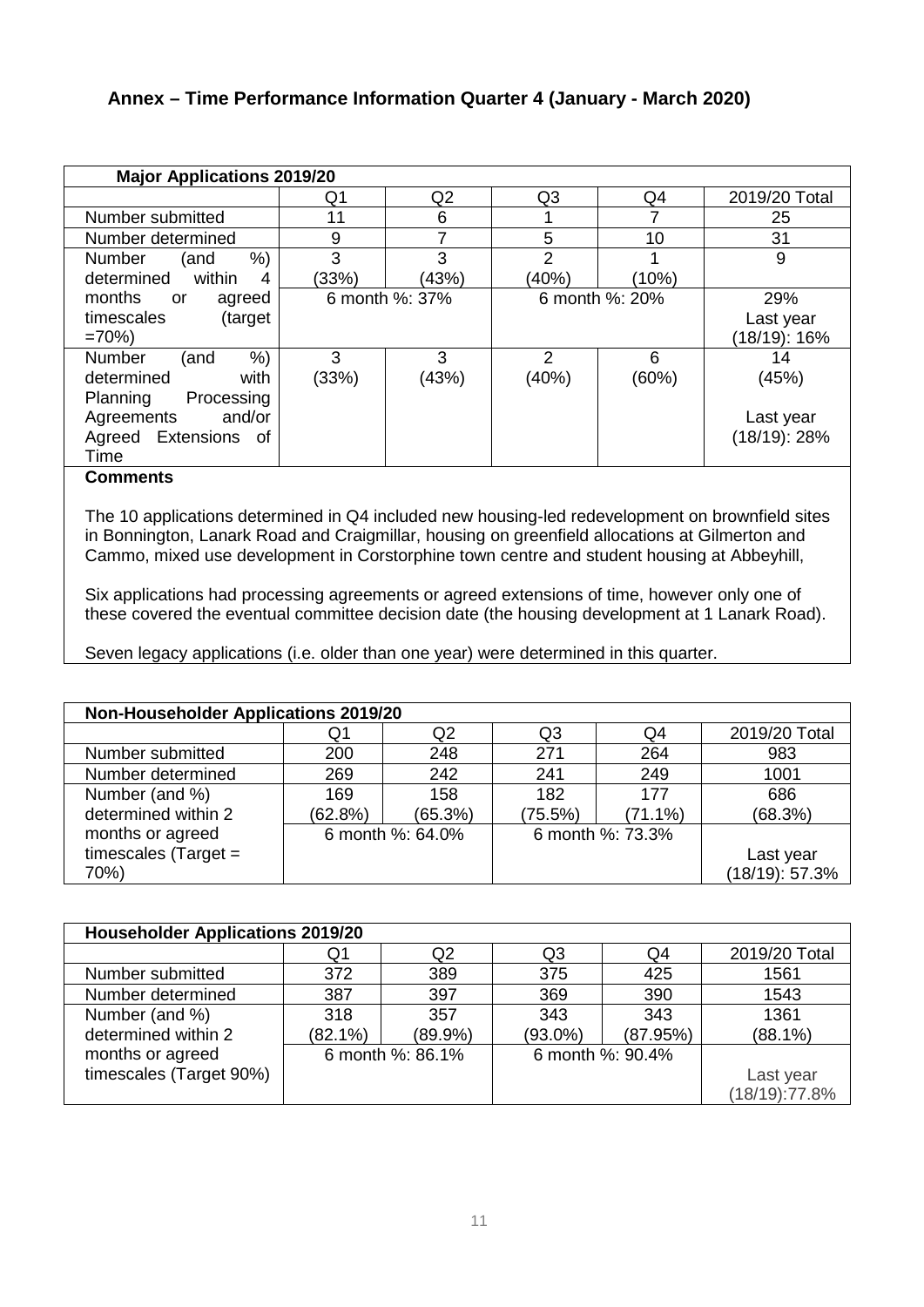| <b>Listed Building Consent Applications 2019/20</b> |            |                  |            |                  |                |
|-----------------------------------------------------|------------|------------------|------------|------------------|----------------|
|                                                     | Q1         | Q2               | Q3         | Q4               | 2019/20 Total  |
| Number submitted                                    | 226        | 262              | 270        | 284              | 1042           |
| Number determined                                   | 187        | 233              | 195        | 231              | 846            |
| Number (and %)                                      | 116        | 175              | 158        | 175              | 624            |
| determined within 2                                 | $(62.0\%)$ | $(75.1\%)$       | $(81.0\%)$ | (75.8%)          | (73%)          |
| months or agreed                                    |            | 6 month %: 69.3% |            | 6 month %: 78.2% |                |
| timescales (target 70%)                             |            |                  |            |                  | Last year      |
|                                                     |            |                  |            |                  | (18/19): 54.2% |

| <b>Advertisement Consent Applications 2019/20</b> |         |                  |                  |        |                |
|---------------------------------------------------|---------|------------------|------------------|--------|----------------|
|                                                   | Q1      | Q2               | Q3               | Q4     | 2019/20 Total  |
| Number submitted                                  | 58      | 68               | 53               | 41     | 220            |
| Number determined                                 | 62      | 76               | 56               | 53     | 247            |
| %<br>Number<br>(and                               | 45      | 63               | 50               | 47     | 205            |
| determined<br>within<br>2                         | (72.6%) | (82.9%)          | (89.3%)          | (88.7) | (82.6%)        |
| months<br>agreed<br>or                            |         | 6 month %: 78.3% | 6 month %: 89.0% |        |                |
| timescales                                        |         |                  |                  |        | Last year      |
|                                                   |         |                  |                  |        | (18/19): 59.1% |

| <b>Short term Let Enforcement Cases 2019/20</b>           |                  |                |                           |                  |                              |
|-----------------------------------------------------------|------------------|----------------|---------------------------|------------------|------------------------------|
|                                                           | Q1               | Q <sub>2</sub> | Q <sub>3</sub>            | Q4               | 2019/20 Total                |
| Number submitted                                          | 66               | 69             | 51                        | 44               | 230                          |
| Number closed                                             | 19               | 39             | 84                        | 48               | 190                          |
| Number (and %) closed<br>within 6 months (target          | 14<br>(77.7%)    | 36<br>(92.3%)  | 52<br>(61.9%)             | 29<br>$(60.4\%)$ | 131<br>(68.9%)               |
| 80%)                                                      | 6 month %: 86.2% |                | 6 month %: 61.4%          |                  |                              |
|                                                           |                  |                |                           |                  | Last year<br>$(18/19)$ : n/a |
| Number of notices<br>served                               | 5                | 9              | 11                        | 12               | 37                           |
| Number (and %) served<br>within 6 months (target)<br>80%) | 5<br>$(100\%)$   | 8<br>(89%)     | $\overline{7}$<br>(63.6%) | 5<br>(41.7%)     | 25<br>(67.6%)                |
|                                                           | 6 month %: 92.9% |                | 6 month %: 52.2%          |                  |                              |
|                                                           |                  |                |                           |                  | Last year (18/19):           |
|                                                           |                  |                |                           |                  | n/a                          |
| Comments                                                  |                  |                |                           |                  |                              |

The overall number of short term let enforcement cases being closed per quarter was higher in Q4 that in either Q1 or Q2. The percentage of cases being closed within 6 months has fallen due to the high overall volume of enquiries submitted throughout the year.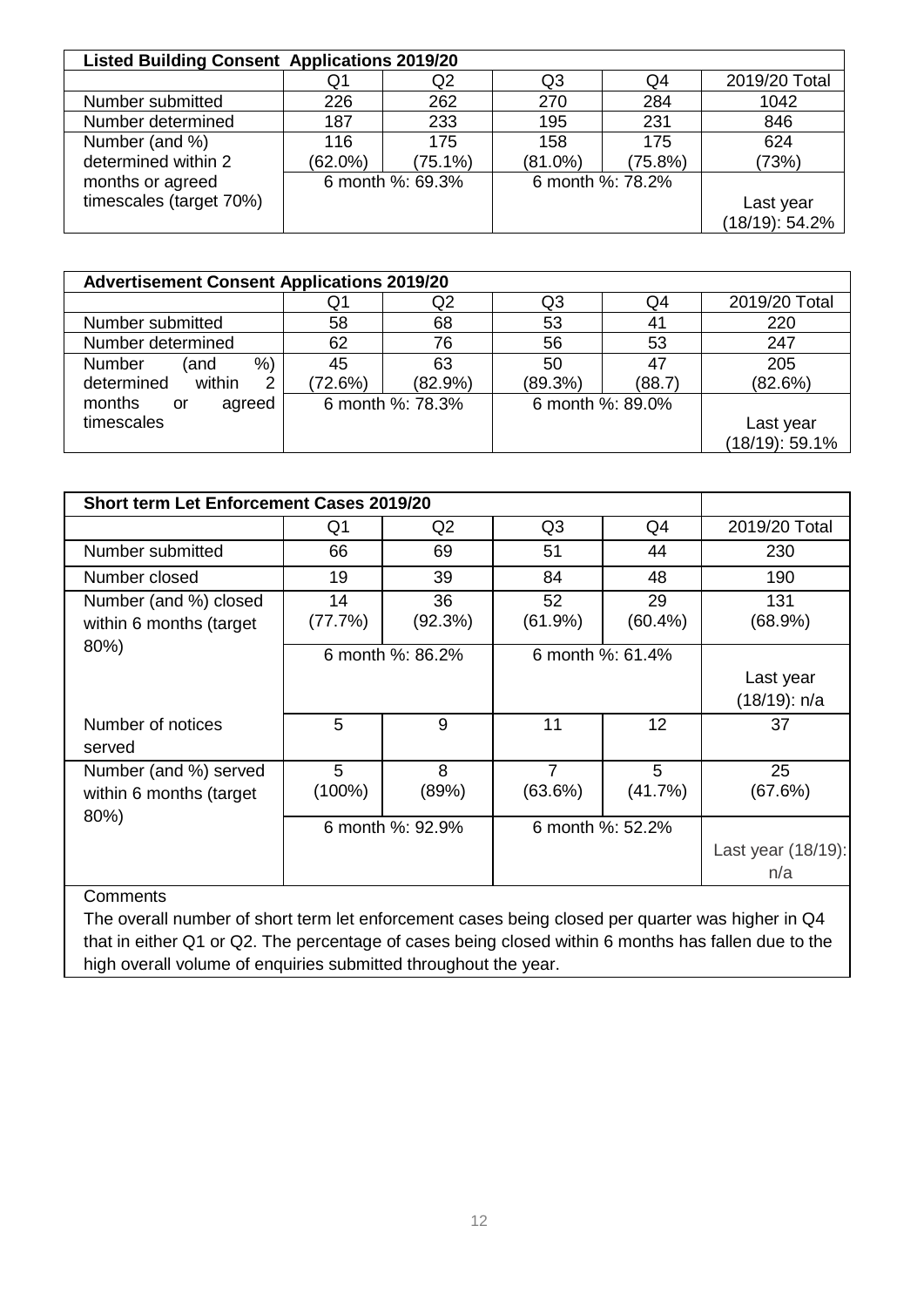| All Other Enforcement Cases 2019/20                                                                                                                                                                                                                                                                           |                       |                   |                       |                   |                           |
|---------------------------------------------------------------------------------------------------------------------------------------------------------------------------------------------------------------------------------------------------------------------------------------------------------------|-----------------------|-------------------|-----------------------|-------------------|---------------------------|
|                                                                                                                                                                                                                                                                                                               | Q <sub>1</sub>        | Q2                | Q <sub>3</sub>        | Q <sub>4</sub>    | 2019/20 Total             |
| Number submitted                                                                                                                                                                                                                                                                                              | 192                   | 217               | 135                   | 151               | 695                       |
| Number closed*                                                                                                                                                                                                                                                                                                | 162                   | 232               | 160                   | 185               | 739                       |
| Number (and %) closed<br>within 3 months (target                                                                                                                                                                                                                                                              | 109<br>(67.3%)        | 172<br>$(74.1\%)$ | 104<br>$(65.0\%)$     | 100<br>$(54.1\%)$ | 485<br>(65.6%)            |
| 80%)                                                                                                                                                                                                                                                                                                          | 6 month %: 71.3%      |                   | 6 month %: 59.1%      |                   | Last year (18/19):<br>n/a |
| Number of notices<br>served                                                                                                                                                                                                                                                                                   | 8                     | 8                 | 16                    | 12                | 44                        |
| Number (and %) served<br>within 3 months (target<br>80%)                                                                                                                                                                                                                                                      | 5<br>(62.5%)          | 2<br>(25%)        | 6<br>(37.5%)          | 5<br>(41.7%)      | 18<br>$(40.1\%)$          |
|                                                                                                                                                                                                                                                                                                               | 6 month figure: 43.8% |                   | 6 month figure: 39.3% |                   | Last year (18/19):<br>n/a |
| <b>Comments</b><br>The new City wide Enforcement team set up at the beginning of June 2019 focused efforts on<br>clearing legacy cases and closing short term let cases. This process has impacted on time<br>performance but is intended to lead to longer term improvements and address Council priorities. |                       |                   |                       |                   |                           |

| <b>Legal Agreements 2019/20</b>     |        |        |                |        |
|-------------------------------------|--------|--------|----------------|--------|
|                                     | At end | At end | At end         | At end |
|                                     | Q1     | Q2     | Q <sub>3</sub> | Q4     |
| Number of applications currently at | 41     | 50     | 41             | 45     |
| legal agreement stage               |        |        |                |        |
| Number of applications where more   | 26     | 20     | 12             | 24     |
| than 6 months since Minded to Grant |        |        |                |        |
| decision                            |        |        |                |        |
| Comments                            |        |        |                |        |

Progress in reducing the number of legal agreements at more than 6 months since Minded to Grant decision was made in Q3. However, this progress was not maintained during Q4, in part due to a batch of multiple-application proposals reaching the 6 month point during Q4.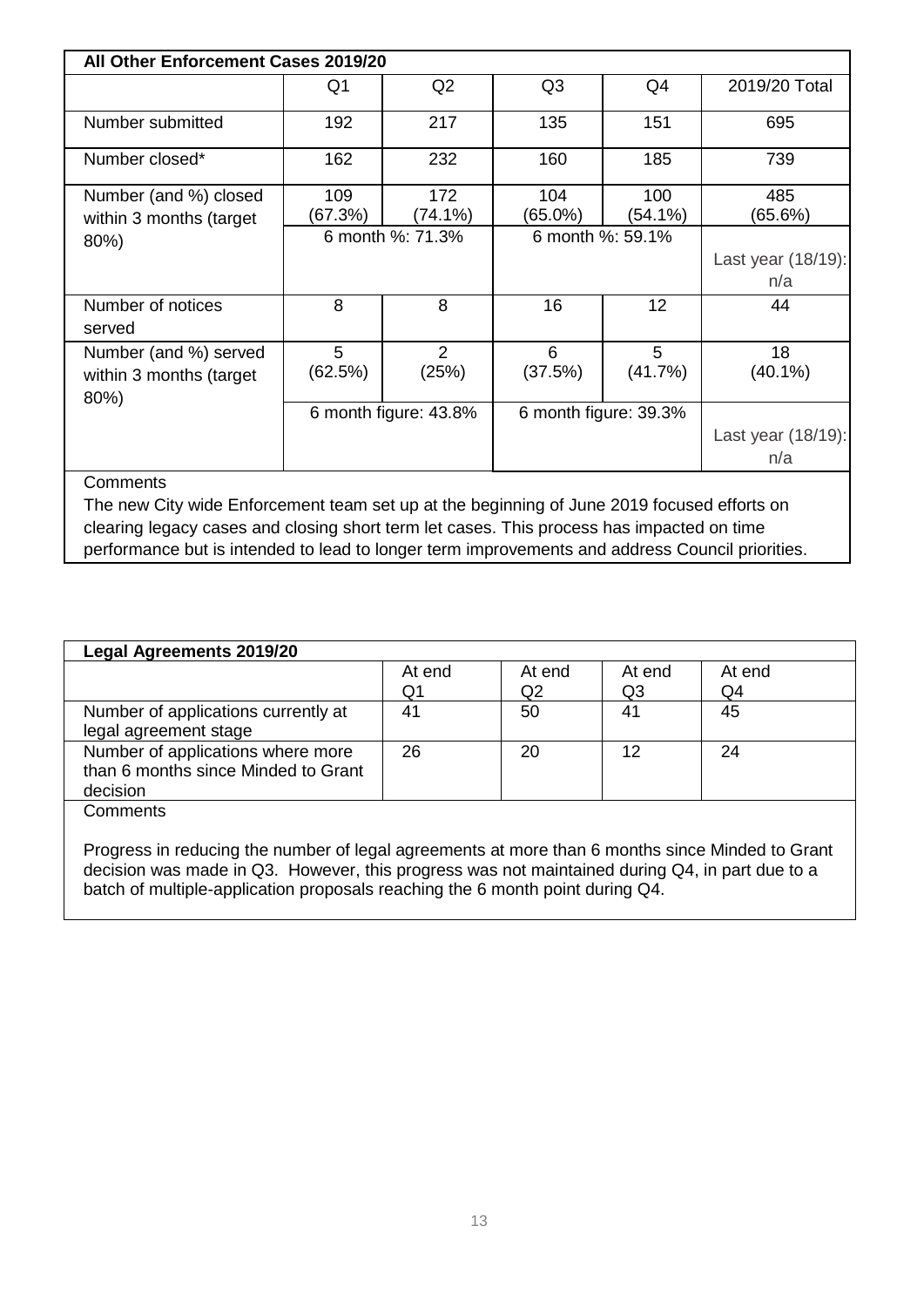# **Appendix 2**

**Internal Audit on Developer Contributions May 2019 (PL1802)**

# **Update on Recommended Actions**

The internal audit report and full recommendations are available [here.](https://democracy.edinburgh.gov.uk/Data/Planning%20Committee/20190515/Agenda/$item_91_-_internal_audit_quarterly_update_report_26_november_2018_to_29_march_2019_-_referral_from_the_governance_risk_and_be.xls.pdf)

| <b>Recommendation</b>                                                                                                                                                                                                                                                                                                                                                     | <b>Status Update</b>                                                                                                                                                                                                                                                             |  |  |  |
|---------------------------------------------------------------------------------------------------------------------------------------------------------------------------------------------------------------------------------------------------------------------------------------------------------------------------------------------------------------------------|----------------------------------------------------------------------------------------------------------------------------------------------------------------------------------------------------------------------------------------------------------------------------------|--|--|--|
| <b>Backlog of legacy developer contributions</b><br>1                                                                                                                                                                                                                                                                                                                     |                                                                                                                                                                                                                                                                                  |  |  |  |
| 1.1 Recommendation - review of developer<br>contributions held in the Finance database<br>Agreed management action - review of developer<br>$\bullet$<br>contributions held in the Finance database<br>Owner: Stephen Moir, Executive Director of<br>$\bullet$<br><b>Resources</b><br>Agreed Implementation Date: original 30 September<br>2020 - extended by four months | <b>Partly Complete</b><br>Progressed through by Finance<br>with input from Planning and<br>other services as appropriate.<br>Actions being implemented<br>from September 2020, and<br>confirmation of audit action due<br>by extended deadline.                                  |  |  |  |
| 1.2 Recommendation - retrospective review of historic<br>developer contribution legal agreements<br>Agreed Management Action - retrospective review<br>$\bullet$<br>of historic developer contribution legal agreements<br>Owner: Paul Lawrence, Executive Director of Place<br>Agreed Implementation Date: original 30 September<br>٠<br>2020 – extended by four months  | In progress<br>Method for resolution<br>developed pre-Covid 19<br>through joint working led by<br>Planning, with Finance, Legal<br>and Transport officers.<br>Implementation resumed<br>August 2020. Resolution of first<br>tranche due to be completed by<br>extended deadline. |  |  |  |
| 2 End-to-end developer contributions processes, procedures and training                                                                                                                                                                                                                                                                                                   |                                                                                                                                                                                                                                                                                  |  |  |  |
| 2.1 Recommendation - process documentation,<br>guidance, and standardised documentation<br>Agreed Management Action - process<br>documentation, guidance, and standardised<br>documentation<br>Owner: Paul Lawrence, Executive Director of Place<br>$\bullet$<br>Agreed Implementation Date: 31 March 2020                                                                | <b>Completed</b><br>Key elements of an end-to-end<br>process had been introduced by<br>Jan 2020. These have now<br>been integrated into a full end-<br>to-end process which is being<br>put into practice from<br>September 2020. Audit actions<br>closed.                       |  |  |  |
| 2.2 Recommendation - quality assurance<br>Agreed Management Action - quality assurance<br>Owner: Paul Lawrence, Executive Director of Place<br>Senior Solicitor. Agreed Implementation Date: 31<br>December 2020                                                                                                                                                          | In progress<br>Quality assurance measures<br>will interface with the end-to-<br>end process prepared under<br>recommendation 2.1 above.                                                                                                                                          |  |  |  |
| 2.3 Recommendation - legal agreements and rates<br>Agreed Management Action - legal agreements and<br>rates<br>Owner: Stephen Moir, Executive Director of<br>Resources                                                                                                                                                                                                    | <b>Partly Completed</b><br>Review of hourly charges has<br>been updated. First review to<br>take place by extended<br>deadline.                                                                                                                                                  |  |  |  |